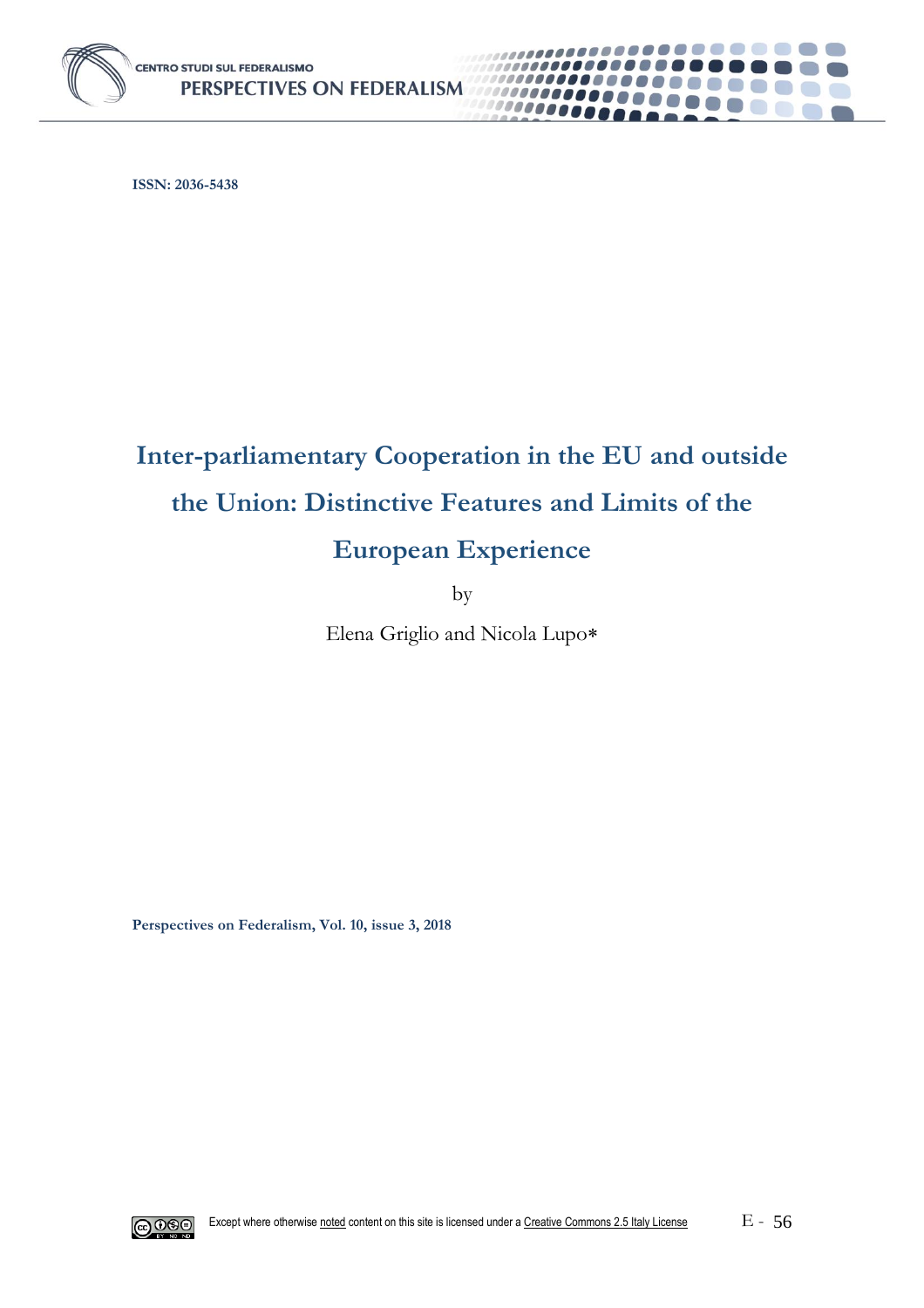

#### **Abstract**

The article draws comparisons between inter-parliamentary cooperation in the European Union and at the international level. It recognises that, notwithstanding a strong international imprint, inter-parliamentary relations in the EU have gradually experienced somewhat distinctive pushes, deeply embedded in the unique constitutional arrangement of the Union. On the one hand, the composite nature of EU constitutionalism, and its impact on parliaments' relationship with the democratic oversight rationale, have exercised a major influence on the aims and scope of inter-parliamentary cooperation. On the other hand, from the organisational point of view, the distinctive structure of parliamentary representation in the EU has pushed inter-parliamentary arrangements into a multi-layered design, consisting of a large variety of vertical formats. The article argues that interparliamentary cooperation in the EU is expected to act as a *sui generis* practice when compared to apparently similar forms of transnational dialogue amongst parliaments. In theory, at least, the EU sets ideal conditions for fulfilling an authentic collective parliamentary dimension, instrumental to the democratic oversight of the executives. Instead, focusing on the practice, the full potential of EU inter-parliamentarism is not yet fulfilled, for two set of reasons: the unresolved ambiguities over its contribution to parliamentary democracy and the lack of a real capacity to depart from the formats of international parliamentary institutions.

0000

#### **Key-words**

inter-parliamentary cooperation in the EU, international parliamentarism, collective parliamentary oversight

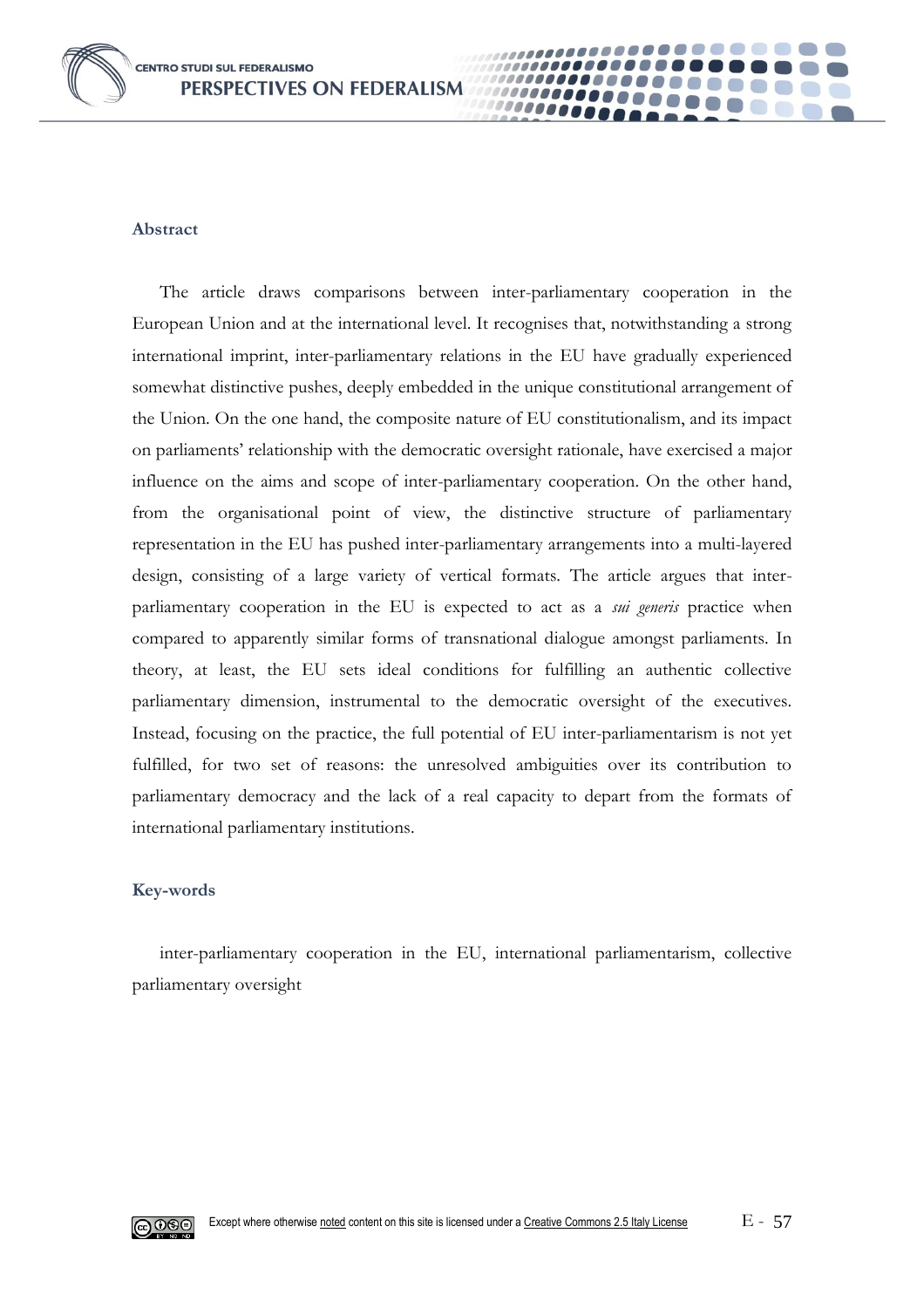**CENTRO STUDI SUL FEDERALISMO PERSPECTIVES ON FEDERALISM** 

## **1. The rise of international parliamentarism and the consolidation of inter-parliamentary cooperation in the EU**

00000

Inter-parliamentary cooperation is not an invention of the European Union. The intensification of bi-lateral and especially multi-lateral relations amongst parliaments has represented one of the main responses to challenges of globalisation developed by parliamentary assemblies.

At least until the  $21<sup>st</sup>$  century, international relations had traditionally been conceived of as inter-governmental and grounded on diplomatic bureaucracy. For a long time, parliaments had been marginal actors in the international arena. However, some rather weak forms of international inter-parliamentary cooperation developed from the end of the XIX century, when the Inter-parliamentary Union was created. In the last three decades, these experiences have grown in number and importance (Šabič 2008; de Puig 2008; Posdorf 2008; Decaro and Lupo 2009; Arndt 2012; Cofelice 2012; Costa et al 2013; Šabič 2013; de Vrieze 2015). This outcome was the product of a variety of factors. These relate to substantial changes in the geopolitical context that, after the end of the Cold War, led to new global phenomena; and to the rise of international relations as one fundamental field of action for national parliaments. Because of these transformations, 'understanding parliaments as purely domestic institutions immune from international integrative force is no longer tenable' (Jančić 2015b: 197 ff).

To qualify the ever-increasing growth in international parliamentary relations, various terminologies have been proposed in literature. The use of the expression 'parliamentary diplomacy' (Cutler 2006; Weisglas and de Boer 2007; de Puig 2008, 22 ff.; Malamud and Stavridis 2011) has spread widely to identify the tools and procedures used to carry out the fundamental strategies of the 'external' activity of parliaments. A new term has latterly been coined, 'parlomacy' (Fiott 2011), although it has obtained hardly any success. Other metaphors, based on the idea of the 'dialogue' or 'conversation' amongst parliaments, have emerged (Inter-parliamentary Union 2003), thus implicitly coupling the inter-parliamentary dimension with apparently similar experiences of 'interjudicial' dialogue (Hogg and Bushell 1997; Tremblay 2005) or administrative cooperation (Martinico 2016: 39 ff.). In a broader perspective, the rise in international parliamentary relations has been framed within

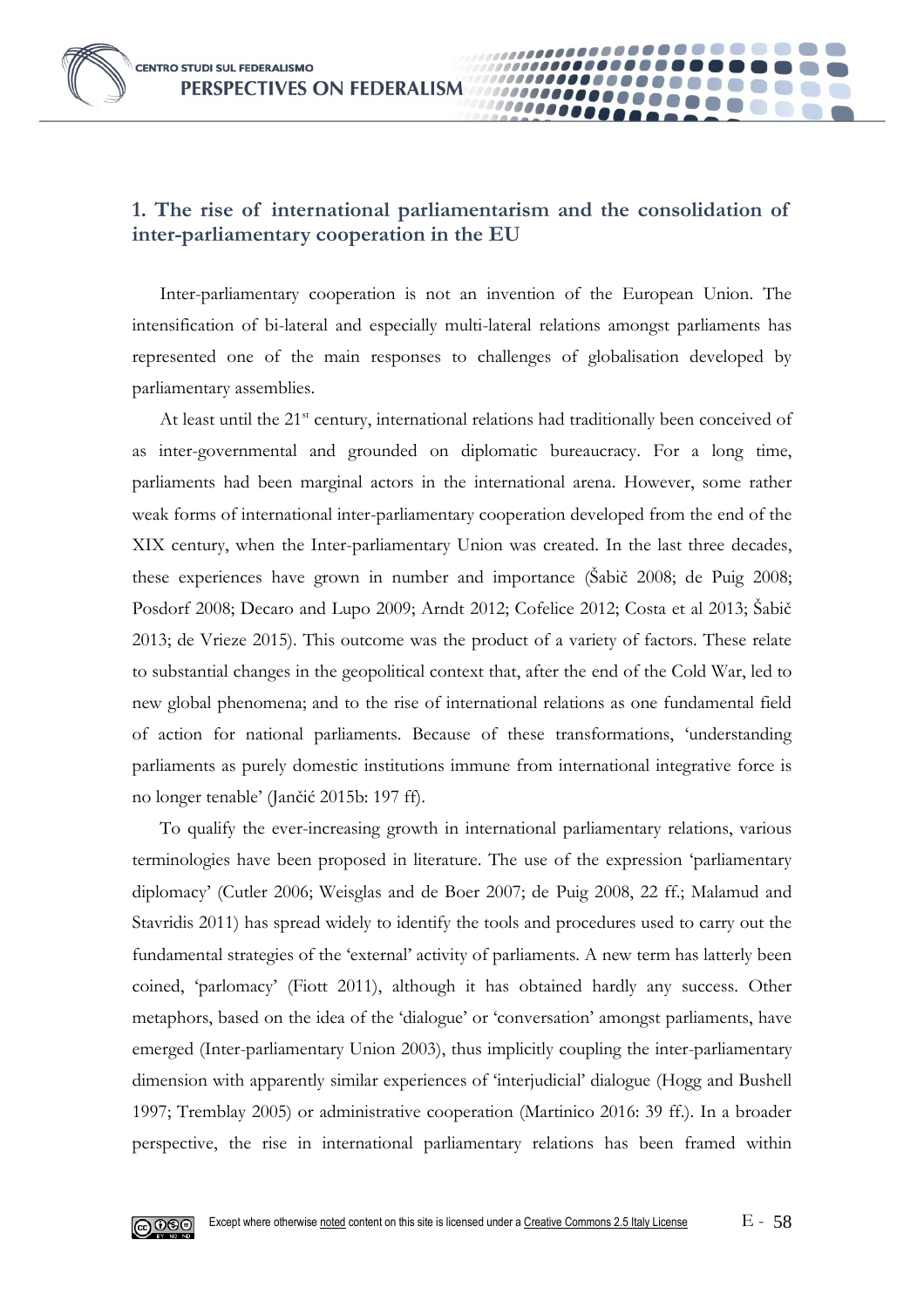'transnational parliamentarism<sup>31</sup> (see also Raube and Fonck in this Special Issue), whose main manifestation lies in the creation of International Parliamentary Institutions (IPIs), regular forums for multilateral deliberations, either attached to an international organisation or itself constituting one, in which at least three states or transgovernmental units are represented by parliamentarians (Cutler 2006: 83).

0000

This wide range of labels, often used to describe extremely diversified forms of interparliamentary relations, maximise the risk of confusion. At the same time, the temptation to approach these phenomena as a form of political or parliamentary 'tourism' is fostered by the emergence of technological solutions allowing both the organisation of longdistance meetings and easy access to information on foreign and international practices (Lupo 2016: 53 ff.), right up to the creation of an e-parliament based on 'online' voting system and loose committee structure (Johansen 2007: 319 ff.).

Beyond this semantic evolution, however, it is clear that, over the decades, this field has undergone a significant evolution from the traditional practices, based on networks of contacts and relations, mostly developed bilaterally, and mainly involving parliaments' Speakers and Committees for foreign affairs (Baiocchi 2005: 676). Parliaments have witnessed an incredible expansion of multilateral inter-parliamentary relations, on several occasions supported by the creation of permanent IPIs. These entities, with many different titles, and differing in their organisation and role performed, have significantly grown in number over the last few decades.<sup>II</sup>

Practices developed by national parliaments in the field of international relations have provided the catalyst for the development of the inter-parliamentary dimension which connects national parliaments of EU Member States among themselves and with the European Parliament.<sup>III</sup>

Since its origins, the European integration process has been based on conventional legal and practical instruments of international law. The same symbols, formats and practices of diplomatic international relations were applied to EU institutions: flags, national delegations, rotating presidencies, essentially meetings in plenary to be convened once or twice per year. The only exceptions were the supranational institutions: the Commission, the Court of Justice and, even more significantly, at least after 1979, the European Parliament. However, international formats and models continued, instead, to be

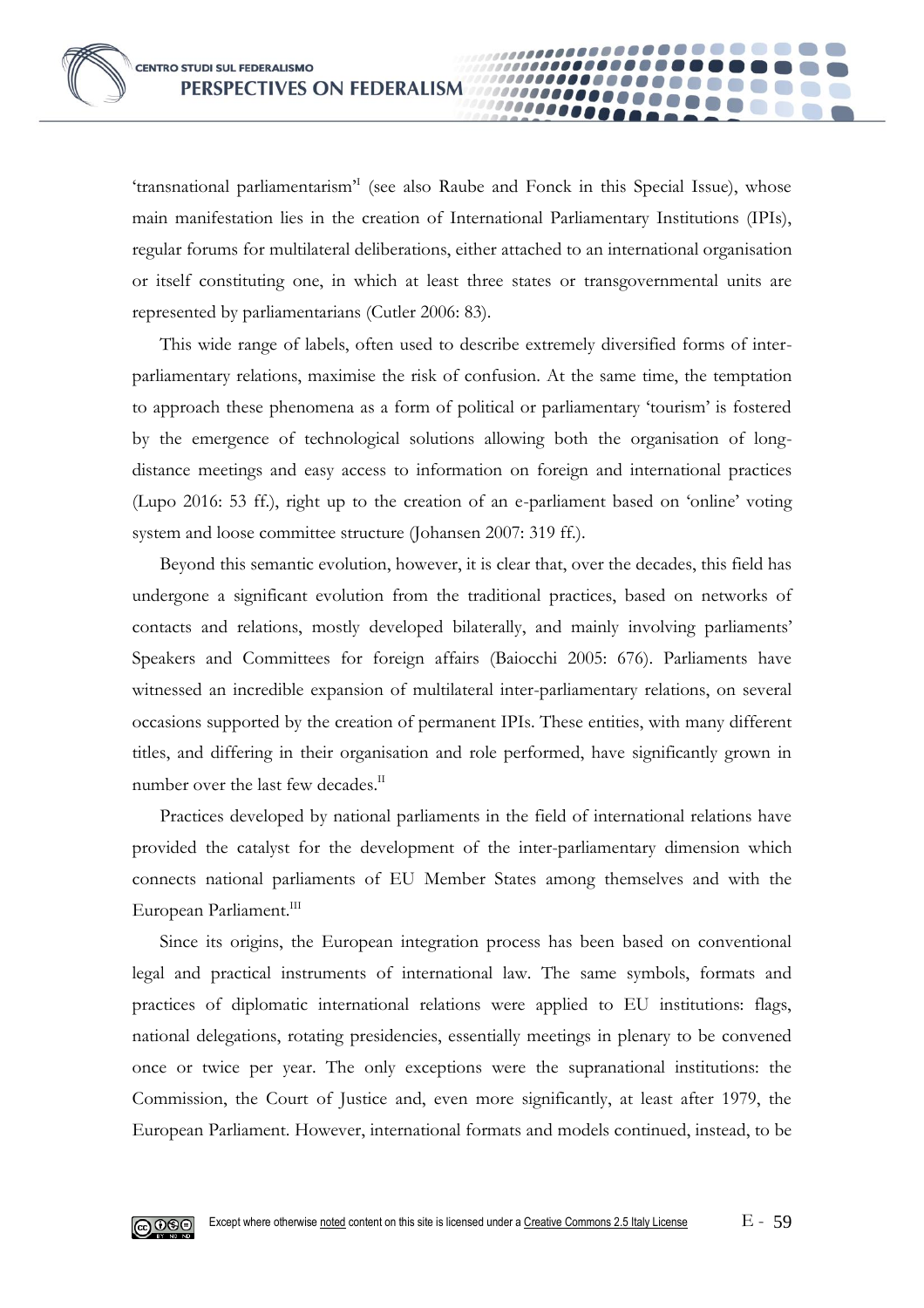used for inter-governmental bodies (but with a strong role given to preparatory technical meetings, as in the case of COREPER) and also for inter-parliamentary cooperation.

00000

Notwithstanding this strong international imprint, inter-parliamentary relations in the EU have found a rather distinctive institutional framework in the constitutional arrangement of the Union; this has gradually influenced the formal and informal design of the dialogue between representative assemblies.

In the first decades of European integration, inter-parliamentary dialogue was implicit in the original structure of the European Parliament (EP), composed, at it is well-known, of representatives of national parliaments. Apart from the continuous interaction within the EP, inter-parliamentary relations were mostly carried out bilaterally or through occasional (and rather 'ceremonial') multi-lateral meetings.

The introduction of direct elections for the EP, agreed in 1976 and implemented from 1979, paved the way for a different approach to inter-parliamentary relations as a multilateral dimension supporting precise institutional mandates. This shift was initiated by the progressive institutionalisation of the (smaller format) of the Speakers Conference started in 1975. It was then continued by the attempts to settle some kind of permanent coordination among European Affairs Committees, which concluded with the establishment of the Conference of Parliamentary Committees for Foreign Affairs of Parliaments of the European Union (COSAC) in 1989. The approach was confirmed by two subsequent inter-parliamentary experiences, settled *una tantum*: the participation of the EP and national parliaments in the European Convention, which was called in 1999 by the Cologne European Council to draft the Charter of Fundamental Rights of the European Union, and then in the Convention on the Future of Europe established by the European Council in December 2001, which drafted the Treaty establishing a Constitution for Europe.

Finally, in the last decade, new and more institutionalised formats have developed, providing the foundations for a sectoral dimension of inter-parliamentary cooperation, covering some core sectoral policy areas hitherto the subject of the executive's dominance. This is the case specifically for the inter-parliamentary 'sectoral conference' format (used both for foreign policy and economic governance) and for the innovative format of the Joint Parliamentary Scrutiny Group (thus far only applied to Europol).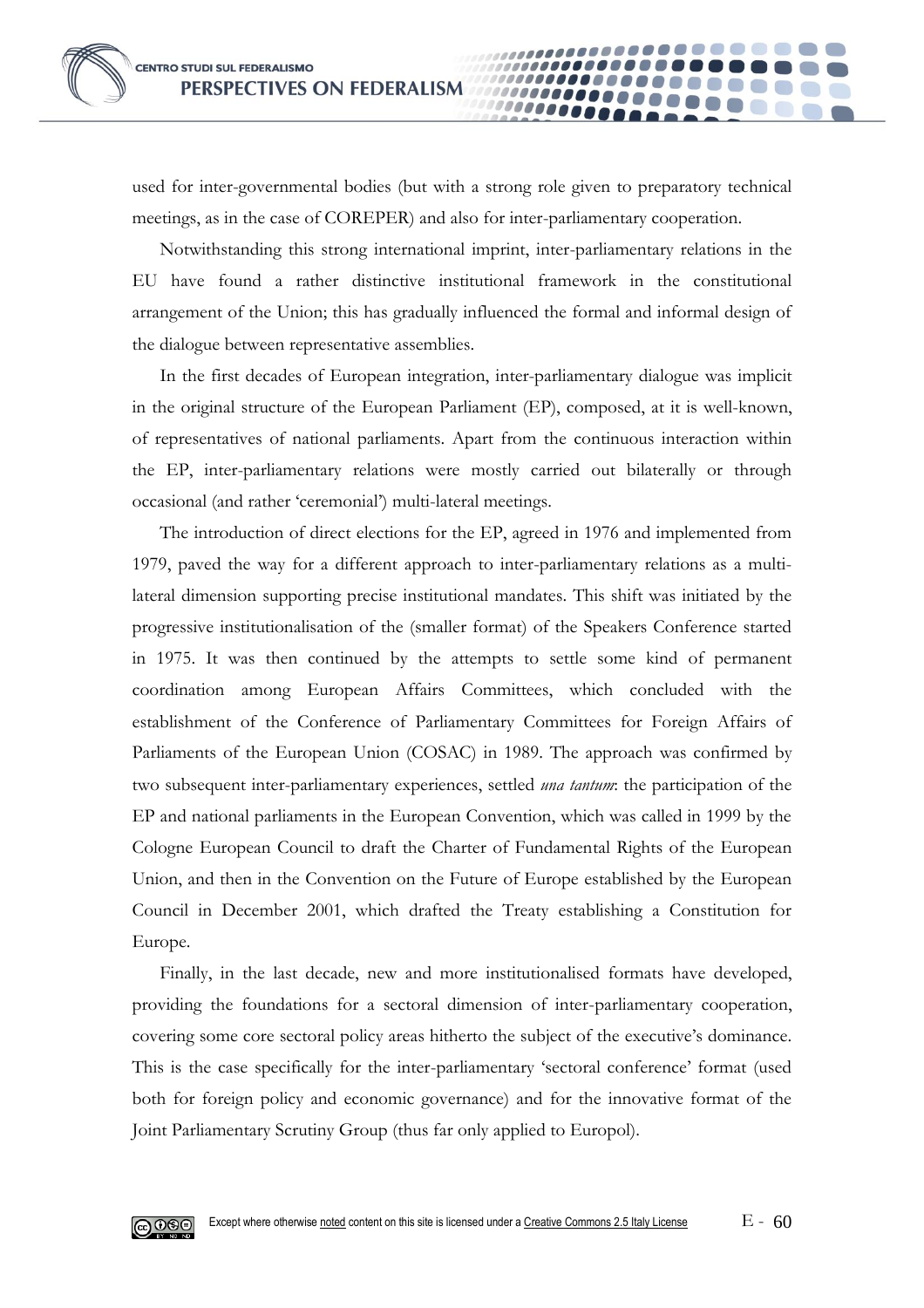It is in respect of this evolution that this paper assesses similarities and differences that feature inter-parliamentary cooperation both within and outside the EU. It confirms the influence that the unique nature of the EU's constitutional architecture has exercised on inter-parliamentary relations; and, at the same time, it assumes that the design of EU interparliamentary cooperation has not yet been fully implemented in all its parts, to satisfy the requirements of composite European constitutionalism. Based on this suggestion, the following Sections respectively assess the unique constitutional factors that make interparliamentary cooperation in the EU an essential dimension of the composite European Constitution  $(\S 2)$ ; and analyse how the particular structure of EU parliamentary representation has influenced the organisational and functional arrangement of interparliamentary cooperation in the EU (§ 3). Moving from the formal to the practical perspective, the focus shifts to the limits faced by the most recent EU inter-parliamentary formats, including the post-Lisbon sectoral Conferences; these are compared with the weaknesses experienced by IPIs  $(\zeta, 4)$ . Finally, the conclusions  $(\zeta, 5)$  draw on the causes behind the failure in the full implementation of the European inter-parliamentary experience that do not entirely depend on the persistence of the internationally-oriented design of its formats.

00000

## **2. The distinctive constitutional factors featuring inter-parliamentary cooperation in the composite European constitution**

#### **2.1. The polycentric paradigm**

Inter-parliamentary cooperation is deeply embedded in the 'polycentric' paradigm (Besselink 2006: 117 ff.) that structures the composite European Constitution (Besselink 2007). According to this paradigm, the EU should be viewed not only as the result of separate 'levels' – as the 'multilevel' paradigm suggests – but mainly as a constitutional  $order<sup>N</sup>$  that is more truly a composite order, a product of polycentric rather than hierarchical relationships. This is what mainly differentiates the inter-parliamentary dimension in the EU from other apparently similar transnational parliamentary practices.

International Parliamentary Institutions may have a formal legal status, however this only refers to a status that is operationalised through acts of formal recognition that institutionally connect the IPI to an international organisation (Rocabert et al 2014: 7 f.). A

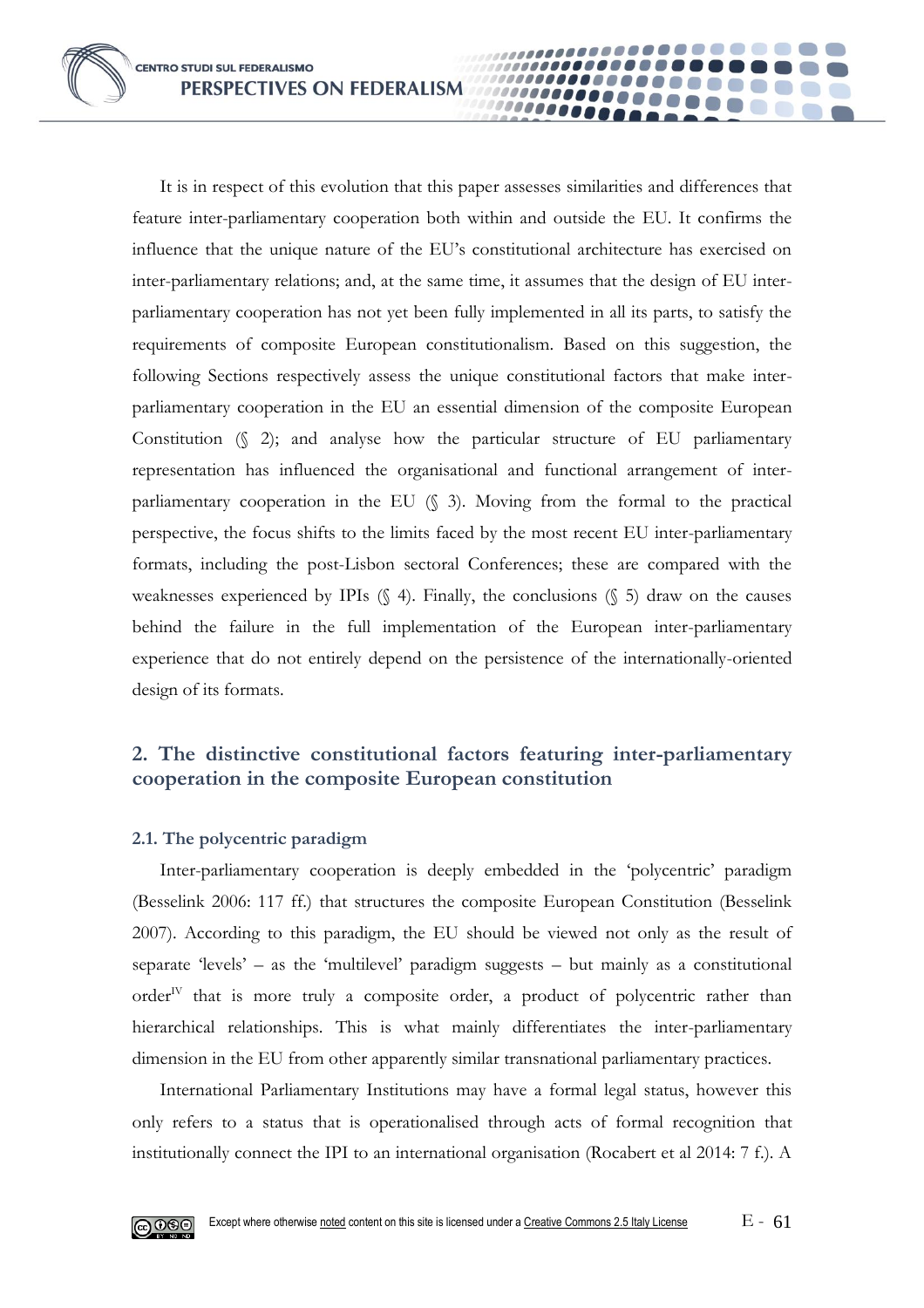far more complex arrangement supports EU inter-parliamentary cooperation: the latter cannot be explained outside the composite European Constitution, comprising not only the constitutional law of the EU treaties and of secondary legislation, but also the constitutional law of the Member States. Under the 'polycentric' paradigm (Besselink 2006: 119 ff.; Id, 2016: 23 ff.), the EU and national institutions are viewed as forming part of one constitutional order. Therefore, it has been assumed that inter-parliamentary cooperation is 'not just a marginal element of the activity of every national parliament of the EU, but a vital dimension of the Euro-national parliamentary system' (Fasone and Lupo 2016: 11).

00000

The constitutional nature of inter-parliamentary cooperation in the EU is shaped by three quasi-unique factors, respectively dealing with its acting parties, its relationship with the executive branch of government, and its expected impact on the democratic legitimacy of the EU.

As for the acting parties, 'cooperation' within the EU involves not only national parliaments, but also the European Parliament, in its capacity as a supranational body (Steunenberg 2002; Judge and Earnshaw 2008; Corbett et al 2016).<sup>V</sup> The EP has been endowed with supervisory, budgetary and legislative powers that bear closer resemblance to those of national parliaments than to parliamentary assemblies of other international organisations (Rittberger 2003: 203 f.). This is why the EP has been recognised (Jančić 2015b: 211) as being 'the most advanced transnational assembly in the world'.

After the direct elections of 1979, the EP started to act on an equal footing in its relations with national parliaments, thus becoming a fully independent actor in the network of inter-parliamentary cooperation. This unique feature can be viewed as a strength from the point of view of the constitutional arrangement that makes the inter-parliamentary dimension an integral part of the EU's system of democratic representation. However, from these everyday attempts to operationalise inter-parliamentary dialogue, the presence of two rather differentiated categories of representative assemblies has paved the way for the emergence of two competing visions of the role of parliaments in the EU (Kreilinger 2013; Cooper 2014; Cooper 2016b: 196 ff.): centralised scrutiny (in which the EP prevails), assuming that democratic accountability of the EU executive is assured by the EP alone; joint scrutiny, advocating the intervention of parliaments at all territorial levels, in order to hold the EU executive accountable.

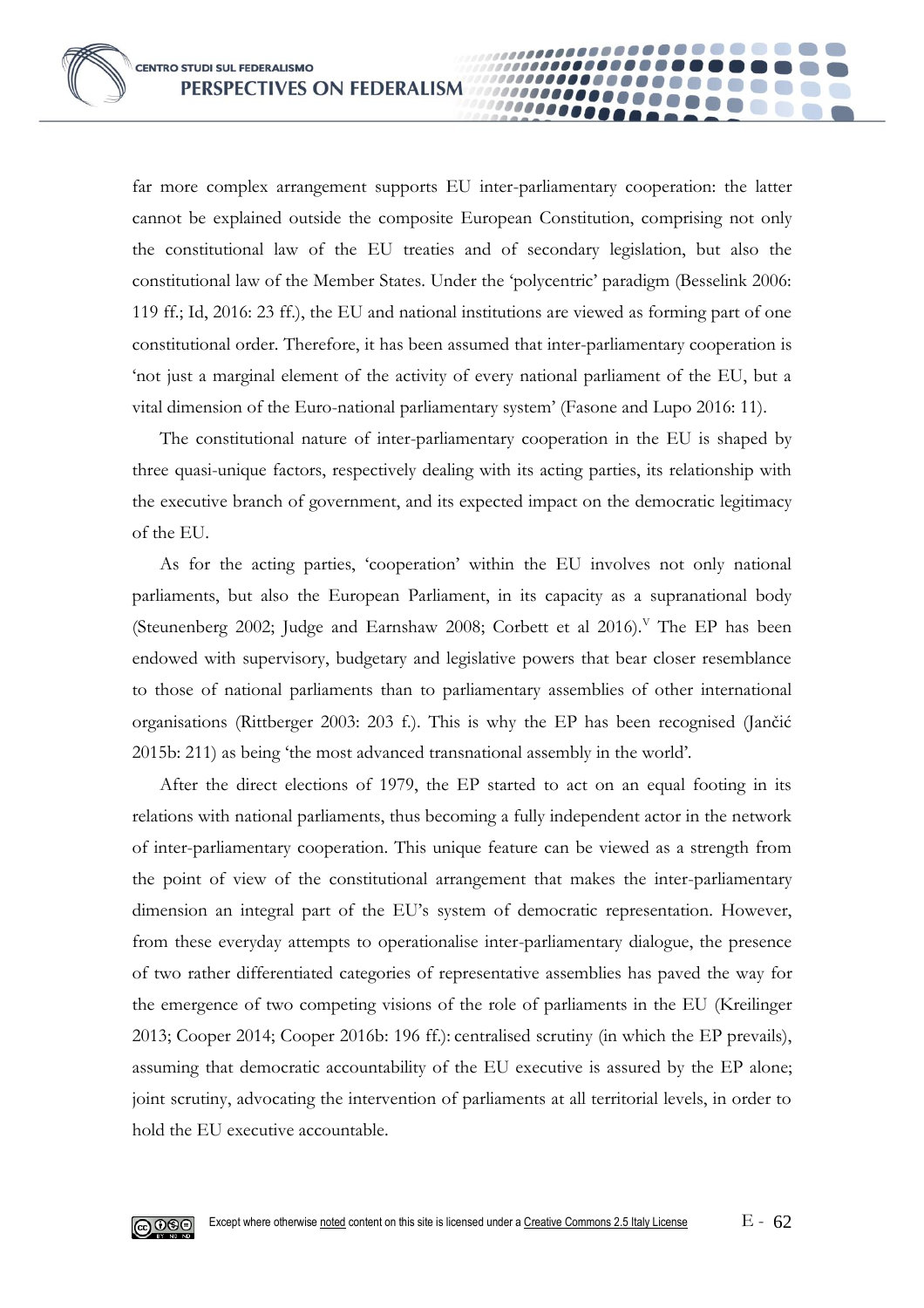A second factor lies in the relationship of parliaments with the EU executive branch that is 'fragmented' (Curtin 2009), in that these act both at the national and at European level (Lupo 2016: 53 ff.). The European experience shows a unique interaction between executive actors, with a number of rules and procedures linking the national and the European level. The fragmented nature of the EU executive branch deeply affects the expectations made of representative assemblies as subjects responsible for the democratic oversight function. The traditional chain of control featuring international organisations, based on the interaction between each national parliament and its own government, is not enough to make the EU's fragmented executive(s) fully accountable. This explains why, when MPs travel and meet around the territory of the European Union, they are doing their job, that is representing their citizens, solving their issues and trying to hold accountable the executive(s) acting both in their national capitals and in Brussels.

**0000** 

Thirdly, on the ground of democratic legitimacy, neither the EP, nor national parliaments, acting alone, are able to hold the EU executive power accountable.

On the one hand, the European Parliament alone cannot provide an acceptable degree of democratic legitimacy to executive decision-making. Notwithstanding the increased competences gradually vested in the EP in the last thirty years, it still lacks the formal powers and tools to hold the executive(s) fully accountable (Crum and Curtin 2015).

On the other hand, European democracy still heavily relies on the legitimacy and democratic resources drawn from national parliaments (Bellamy and Kröger 2014: 437). The Lisbon Treaty itself recognises (article 10 TEU) the peculiar nature of the European representative democracy founded not exclusively on the EP, but also on the relationship among national governments, national parliaments and national electorates. However, an EU national parliament is no longer in a position to accomplish its own role fully when acting individually on the domestic scene. Uncoincidentally, Article 12 TEU, in listing the 'European powers' of national parliaments, provides that they are called upon to contribute to the 'good functioning' of the Union, acting directly on the EU scene, both individually and through cooperation.

#### **2.2. The relationship with the democratic oversight rationale**

Due to the insufficiency of either channel of parliamentary representation, interparliamentary cooperation in the EU offers a fertile theoretical ground for legitimising its

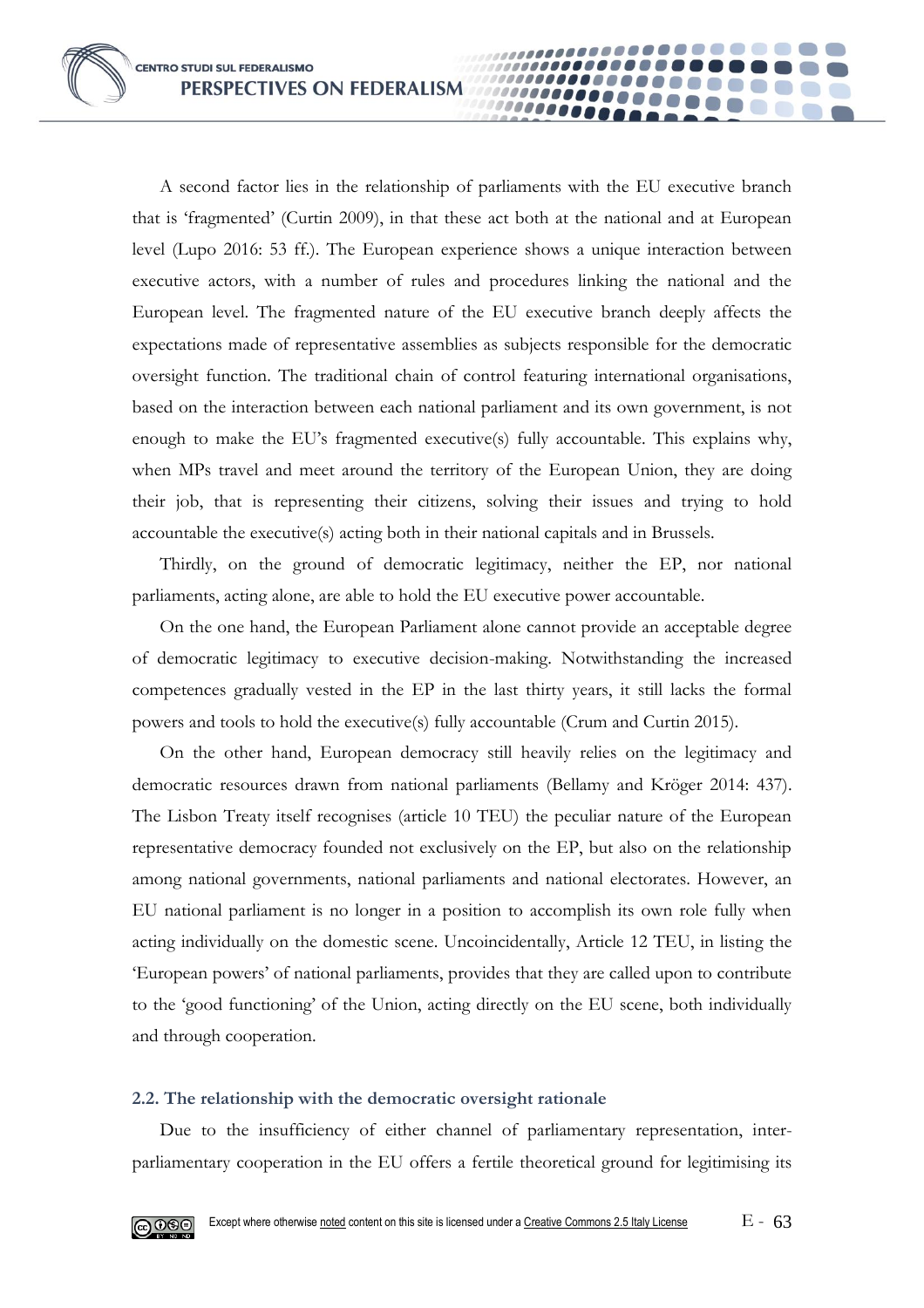integral participation in the accountability mechanisms addressing the fragmented EU executive. This is why, compared to the international parliamentary dimension, interparliamentary cooperation in the EU is expected to offer three 'added values'. First, an increase in the level of information dissemination and involvement of (still mainly) national public opinions. Second, the oversight of the fragmented EU executive, which the instruments of inter-parliamentary cooperation should contribute to make more accountable. Third, the building of the precondition for a greater presence of 'political constitutionalism' in the EU (Bellamy 2007).

00000

The first objective is probably the easiest to achieve, as participation in the different inter-parliamentary formats is in itself a way of involving national parliaments and, indirectly, public opinions in EU decision-making (Lupo 2013: 107 ff.; Hefftler et al 2015). This involvement is deemed to alleviate problems arising from the acceleration of politicisation in response to EU multiple crises: whereas the outcomes of increased politicisation at the EU and national level are still uncertain (not being clear whether this politicisation would strengthen or hinder legitimacy), inter-parliamentary cooperation may specifically help Member States in coping with recent trends of 'politics against (EU) policy' (Schmidt 2017).

The second objective affects what is now regarded as Europe's most urgent problem. To exercise their functions of oversight and political direction in regards of the EU fragmented executive, the two channels of parliamentary representation need to 'act together', on a permanent and daily basis, pooling the inputs and outputs of the relations with their own (respectively, EU and national) executives.

The third objective is undoubtedly the most ambitious and difficult to achieve, especially in the short term. The EU Constitution is the result of an elitist project and a legal construction, mainly due to the European Court of Justice (and to the Constitutional Courts of some Member States) (Weiler 2012: 268). This was possible thanks to a 'permissive consensus' that has now expired (Scicluna 2015; Glencross 2014). The failure of the Constitutional Treaty in 2005 exposed all the difficulties of a project that aimed at codifying and counterbalancing the domination of legal constitutionalism. In this context, inter-parliamentary cooperation could represent one means for having politics and politicians playing their constitutional role in designing and scrutinising EU policies.

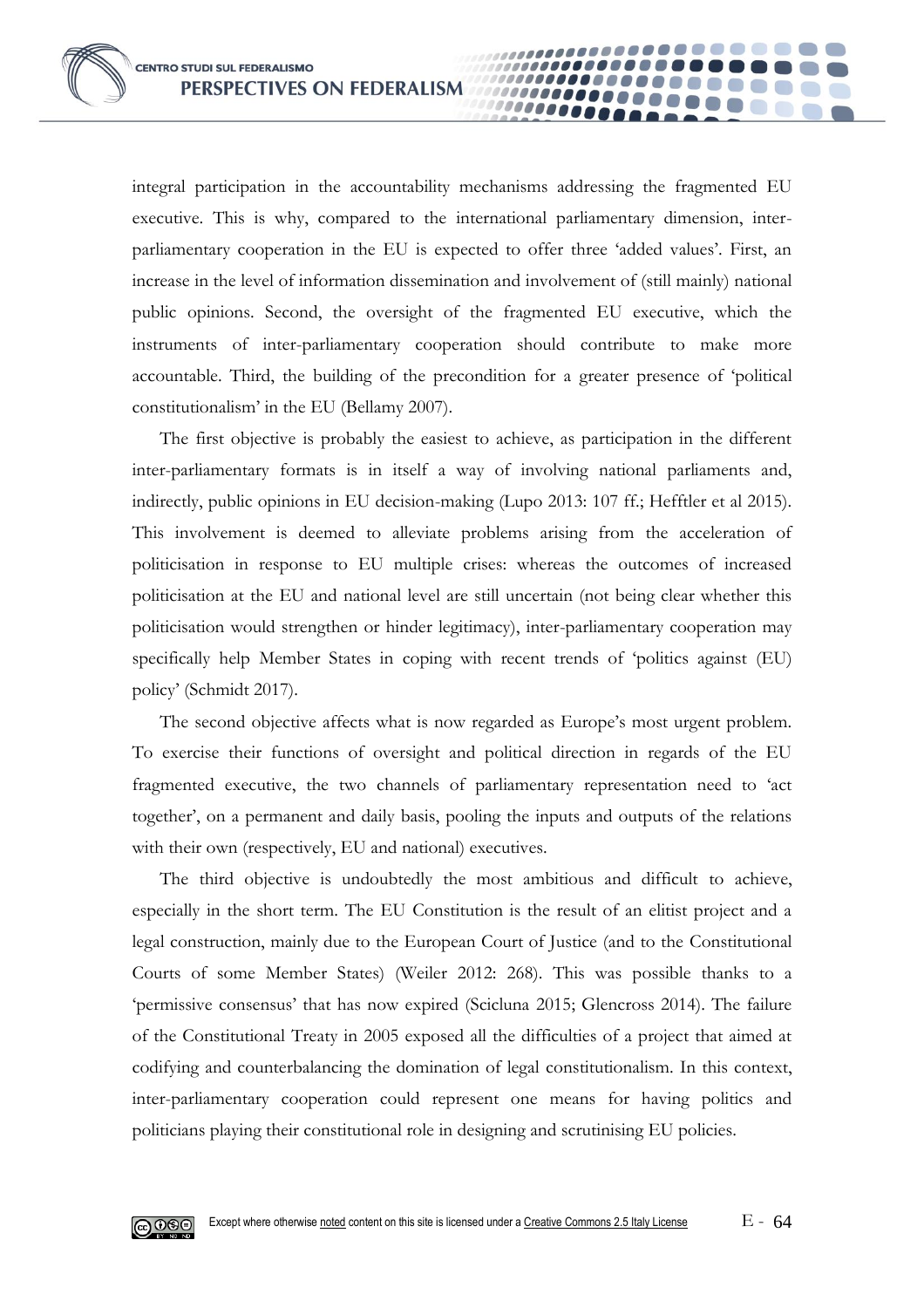All these challenges can be traced back to the 'democratic oversight rationale' as a distinct aim conferred on EU inter-parliamentary cooperation, and specifically on its most recent formats: the post-Lisbon Conferences and the Joint Parliamentary Scrutiny Group (see *infra*  $\S$  3) that however has just started its activity.<sup>VI</sup>

00000

This rationale is not *per se* a unique prerogative of the latest inter-parliamentary formats of the European Union.

On the one hand, the democratic oversight rationale has been defined with regards to IPIs as the requirement of ensuring democratic control of executive action *vis-à-vis* increasing inter-governmentalism (Wagner 2016) and hence to provide additional democratic legitimation by operating 'in a transparent and deliberative way embedded in and responsive to the affected publics' (von Bogdandy 2012: 328). Whereas the alternative 'polemological rationale' has played a predominant role in the history of international parliamentarism (Wagner 2016), VII the idea of strengthening the democratic control of the governmental body through the establishment of a parliamentary body has been the real factor behind the boost in the number of IPIs (Slaughter 2004: 255). This rationale has played a certain influence at the international level where the aims of the international organisation are very broad and politically relevant, and therefore where some kind of democratic problem – a 'participatory gap' undermining the input legitimacy of policymaking (Brühl and Rittberger 2001: 22 f.) – has also been perceived (von Bogdandy 2012: 323 ff.). 'Since international organisations cannot be controlled effectively by national parliaments', it has correctly been observed that 'the only conceivable solution is the establishment of international organs with the task of exercising political control over the executive' (Schermers and Blokker 1995: 381). Accountability of international organisations is not *per se* limited to those mechanisms conventionally associated with liberal democracy, potentially counting on alternative (for instance peer or market) accountability mechanisms (Woods 2003; Benvenisti 2018). Nonetheless, mostly due to its proximity to mechanisms adopted in national constitutional systems (Habegger 2010: 188), accountability by means of the creation of a parliamentary dimension has been perceived as the most accessible and obvious solution in order to reduce the democratic problem arising from governments pooling a number of policies or delegating them to international bodies (Falk and Strauss 2001: 219; Kraft-Kasack 2008: 535). This explains why international regional organisations often have a parliamentary dimension entrusted with a democratic oversight mission,

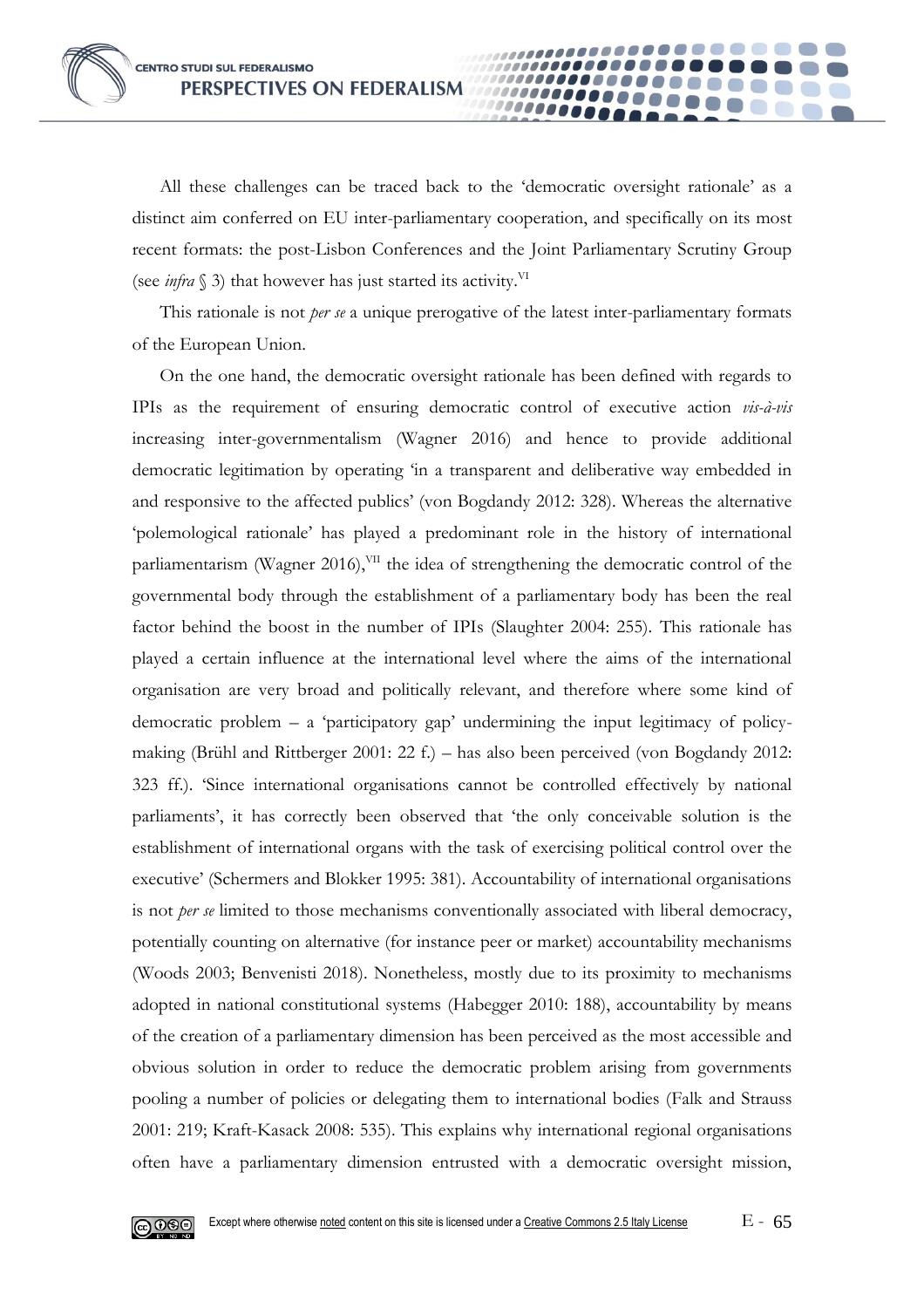

although this dimension is sometimes described as either ineffective or useless in governance beyond the State (Bohman 2004: 315 ff.).

100000001 10000

On the other hand, notwithstanding these international precedents, it can be argued that it is in the European Union that the democratic oversight rationale has been substantiated in inter-parliamentary relations, with the emergence of the new post-Lisbon formats. The institutional aims of these new formats do not merely coincide with those assigned to pre-existing forms of inter-parliamentary relations, that were threefold: the exchange of information and best practices between parliaments at national and European level; the effective exercise of national parliamentary competences in EU affairs (also with regard to the monitoring of the principles of subsidiarity and proportionality in the EU); the promotion of partnerships between EU parliaments and the parliaments of third countries (Conference of the Speakers 2008). In addition to these three objectives, the new inter-parliamentary formats are also entitled to evaluate the mechanisms implementing EU policies in those policy areas where the influence of the executive branch is overwhelming and oversight by representative assemblies represents a major issue of discussion (Wouters and Raube 2012). Therefore, they are expected to achieve another, more ambitious, aim: that is, to strengthen the capacity of parliaments to fulfil the oversight function and consequently to improve the democratic legitimacy of the European Union (Cooper 2014).

Both sectoral Conferences established after Lisbon show a clear connection with this institutional aim, although in rather different ways. In the case of the Conference on Stability, Economic Coordination and Governance in the European Union (SECG), based on Article 13 of the Treaty on Stability, Coordination and Governance (the 'Fiscal Compact'), the relationship with the dimension of democratic oversight is clearly stated by art. 2.1. of the RoP.VIII The Presidency conclusions adopted at the end of the meeting held in Vilnius on 16-17 October 2013 (para. 5) clearly highlighted that the first purpose of the Conference is '*to find the right balance between national parliaments and the European Parliament in organising the exercise of parliamentary control in the area of economic and financial governance*'. In contrast, in the case of the Conference on Common Foreign Security Policy-Common Security Defence Policy (CFSP-CSDP), based on Article 9 and 10 of Protocol No. 1 annexed to the Treaty of Lisbon, there is no formal provision that includes the oversight rationale within the institutional aims of the Conference.<sup>IX</sup> However, the Conclusions of the first Conference held in Pafos, 9-10 September 2012, in defining the mission of this

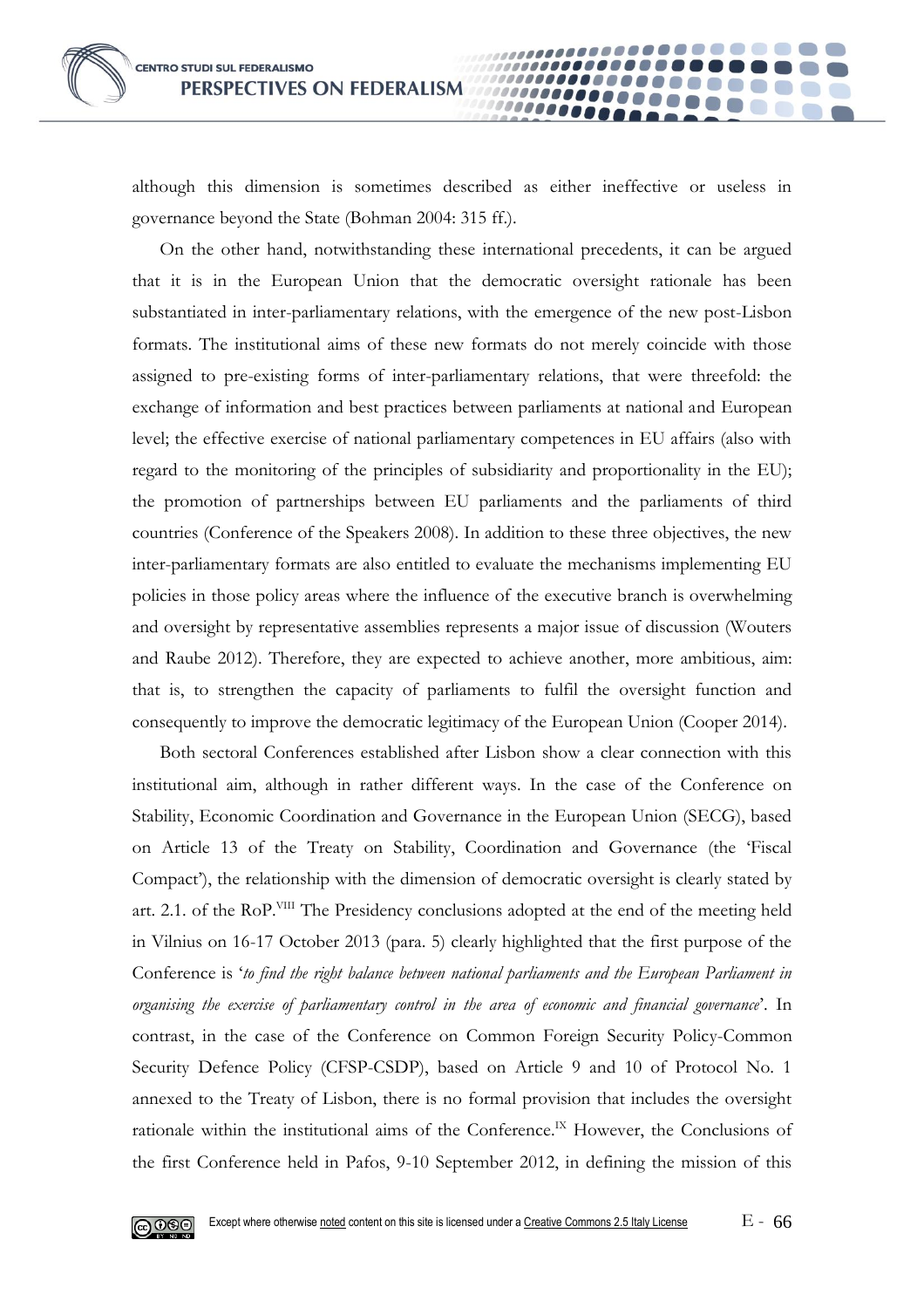body, included several references to the Conference's role in assessing, reviewing and evaluating the decision-making, capacity-building and operational weaknesses of the CFSP and CSDP, therefore contributing to promoting democratic values and accountable systems of good governance.

0000

We can therefore conclude that both Conferences have adopted the 'democratic oversight rationale' within their missions. Whereas this goal did not feature in previous inter-parliamentary practices in the EU, in the post-Lisbon era the inclusion of the democratic oversight rationale in inter-parliamentary cooperation is closely related to the launch of new sectoral formats. The novelty lies in the idea that a sectorial approach is needed to enable parliaments to collectively contribute to the democratic accountability of the decision-making process. This approach represents a real novelty, not just in the history of European parliamentarism, but also with regard to other transnational practices of international parliamentarism that rather tend to face the democratic oversight rationale in very broad and general terms.<sup>X</sup>

## **3. The organisational and functional arrangements of interparliamentary cooperation in the EU and its hallmarks**

Inter-parliamentary cooperation in the EU is characterised by an extremely varied and numerous typology of formats supporting the 'dialogue' between the EP and national parliaments (Hefftler and Gattermann 2015; Fromage 2016a: 749 ff.; Lupo and Fasone 2016; Rozenberg 2017). The 'sheer density' of this network of relations, fostered by multiple, concurrent formats, has been identified as one distinctive feature of the EU (Crum and Fossum 2013: 252; see also Fromage in this Special Issue). This arrangement is deemed to be a direct consequence of the peculiar structure of European parliamentary representation, as defined by art. 10 TEU.

Also, international parliamentarism is not unidimensional in its various formats: it develops through multiple layers of inter-parliamentary cooperation, acting not just horizontally, between two or more parliaments, but also vertically (Jančić 2015: 214 ff.). On the one hand, in the same region parliaments find variable geometry relational arrangements: they interact in more multilateral forums at the same time, and additionally they engage in bilateral relations and forums, thus shaping an extended web of contacts and

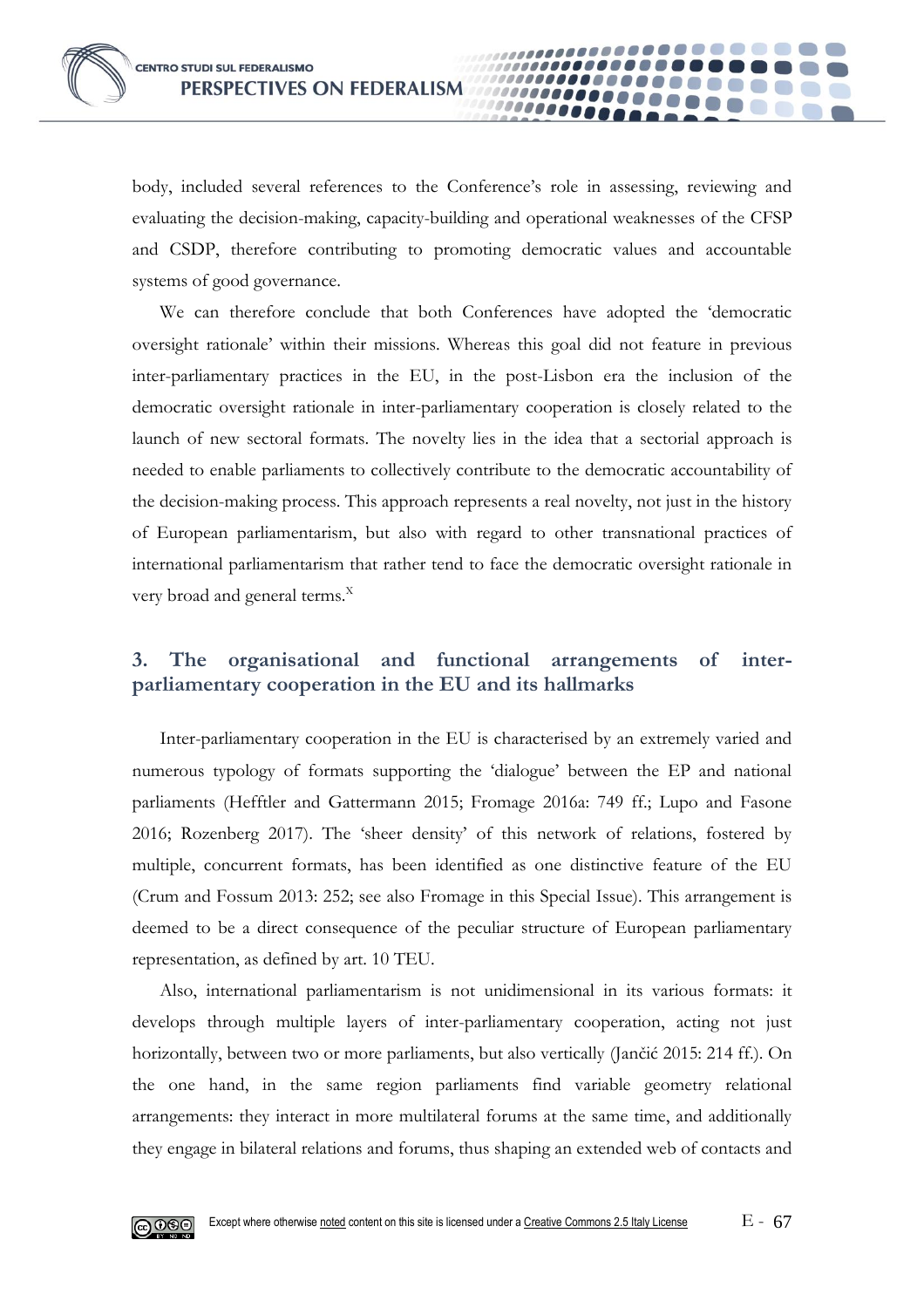exchanges. On the other hand, multilateral participation in IPIs is not *the* exclusive dimension, as inter-parliamentary relations take other forms as well. The increase in international parliamentary relations has contributed, over the decades, $X<sup>T</sup>$  to give rise to three different inter-parliamentary dimensions, ranked according to the degree of institutionalisation (Griglio 2017: 195 ff.).<sup>XII</sup> The first dimension corresponds to 'occasional' dialogue which takes place with no fixed temporal deadlines and is voluntarily promoted by parliaments. The second dimension, defined as 'regular' dialogue, is instead identified by relations developed on regular basis by parliaments, but without a dedicated 'structure' fulfilling the role of a standing secretariat and, usually, specific procedures. Finally, the third dimension, covering 'institutionalised' dialogue, is characterised by the frequency of meetings, occurring on a regular basis, by the presence of a permanent secretariat or administrative structure and by the reliance of inter-parliamentary dialogue on codified procedures.

00000

Whereas these inter-parliamentary dimensions may be found both at the international level and in the EU, what distinguishes European practice is that the multiple layers of cooperation act vertically within the same group of parliaments. In the EU, multilateral relations are conducted in multiple (vertical) layers between the same parliaments that can interact through many different formats. Parliaments find increasing and varied types of forums in which to cooperate both on general and on sectoral policy issues, either formally or informally, sometimes represented by their Speaker and most often by members of their different standing committees. Although horizontal asymmetries can develop from bilateral inter-parliamentary practices linking two national parliaments or one national parliament and the EP, it is the vertical stratification of the different inter-parliamentary layers between the 41 national assemblies (considering unicameral parliaments and each House of bicameral parliaments) and the European Parliament that makes the European arrangement incomparable to any other experience of transnational parliamentarism.

Specifically, 'occasional' dialogue is fostered in the EU through an extensive range of sporadic contacts, meetings and events. These can be carried out on informal basis, most often in order to support the exercise of a codified competence of national parliaments, or they can be promoted as single events by one or more parliaments. An example of the former type of relations is offered by the participation in the political dialogue and the early warning mechanism (Jančić 2017: 299 ff.; Cornell and Goldoni 2017; Granat 2018); as

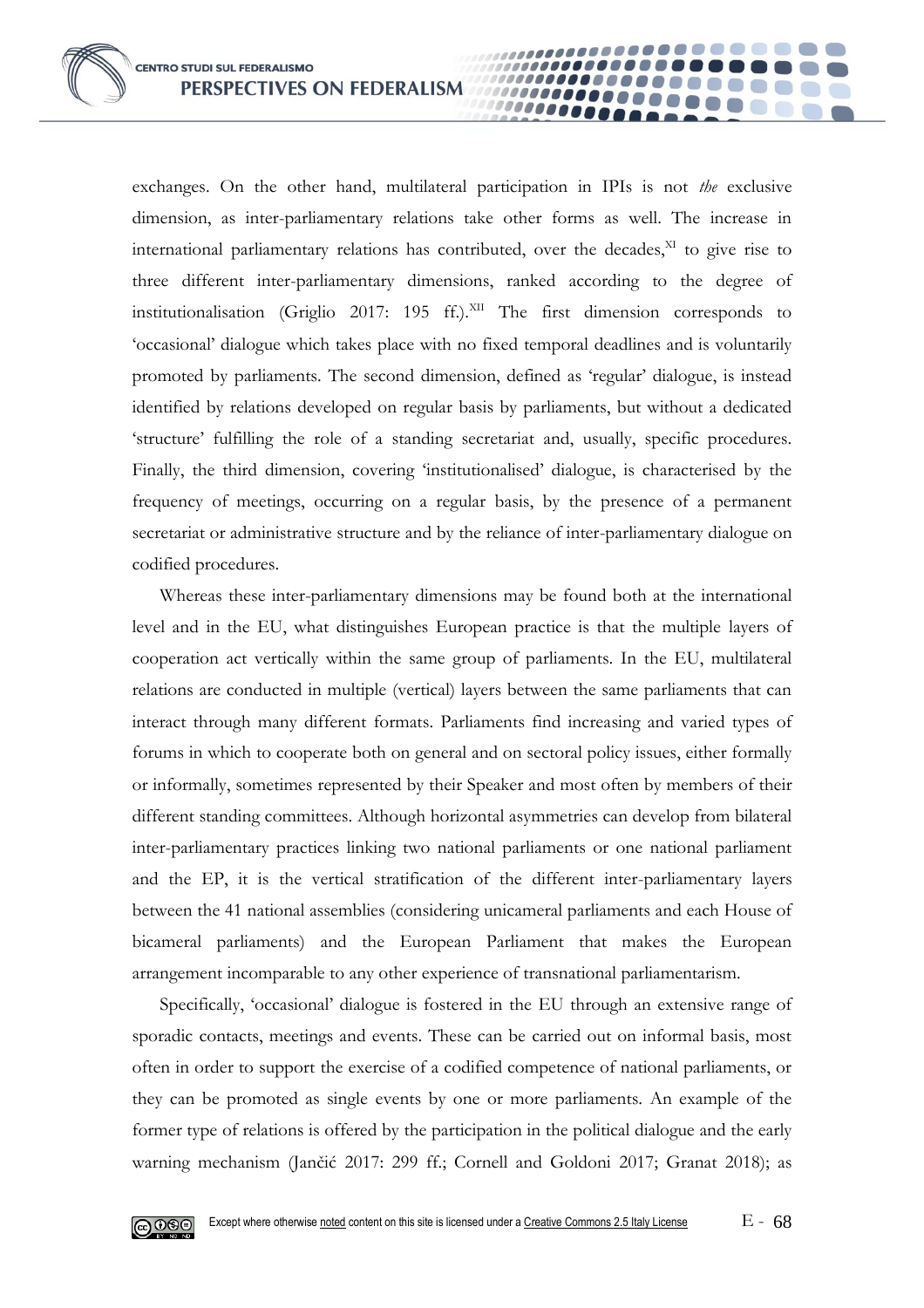contacts among representative assemblies evolve without predictable intervals, these can be tagged as a form of occasional cooperation, resulting from national parliaments' involvement in the *ex-ante* evaluation of EU draft legislation. In the last few years, there have been different attempts to reinforce and hold up this dimension, including the launch of the so called 'green card' initiative aiming at fostering national parliaments' cooperation in the very early stages of the legislative process (Fasone and Fromage 2016: 294 ff.; Jančić 2015a: 49) and the strengthening of administrative cooperation within the IPEX platform (Granat 2016: 85).

......... 10000

A second dimension of inter-parliamentary relations in the EU is represented by those forms of regular cooperation that are not supported by a dedicated secretariat or architecture, but are promoted on a regular basis by the European Parliament, either alone or jointly with the Parliament of the Member State holding the Presidency of the Council. The practice was initiated in the first half of 2005, under the Luxembourg Presidency, and continued under subsequent presidencies. Three main categories of meetings fall within this type of inter-parliamentary relations: the Joint Parliamentary Meetings (JPMs), the Joint Committee Meetings (JCMs) and the Inter-parliamentary Committee Meetings (ICMs). All three formats envisage regular meetings among the EP and national parliaments' representatives; their organisation entails a prominent role of the EP standing committees (Fromage 2016b: 113 ff.).

Finally, the most institutionalised of the existing formats of inter-parliamentary cooperation in the EU is represented by the permanent Conferences, whose legal foundation is usually settled at Treaty level:. Apart from COSAC and the Conference of the Speakers that have come to develop a cross-sectional role of coordination and mediation among inter-parliamentary relations (Cygan 2016: 207 ff.; Fasone 2016; Cooper 2017), this format include the two post-Lisbon sectoral Conferences and the Joint Parliamentary Scrutiny Group on Europol that is expected to become one of the most structured and advanced forums of inter-parliamentary cooperation (Kreilinger 2017).

In a broad perspective, the unique features of the EU's inter-parliamentary arrangement can therefore be appreciated in terms of frequency of meetings, variety of formats involving the same parliaments, capacity to penetrate quite specific sectoral issues, involvement of different components from participating parliaments, interaction with the executive decision-making.

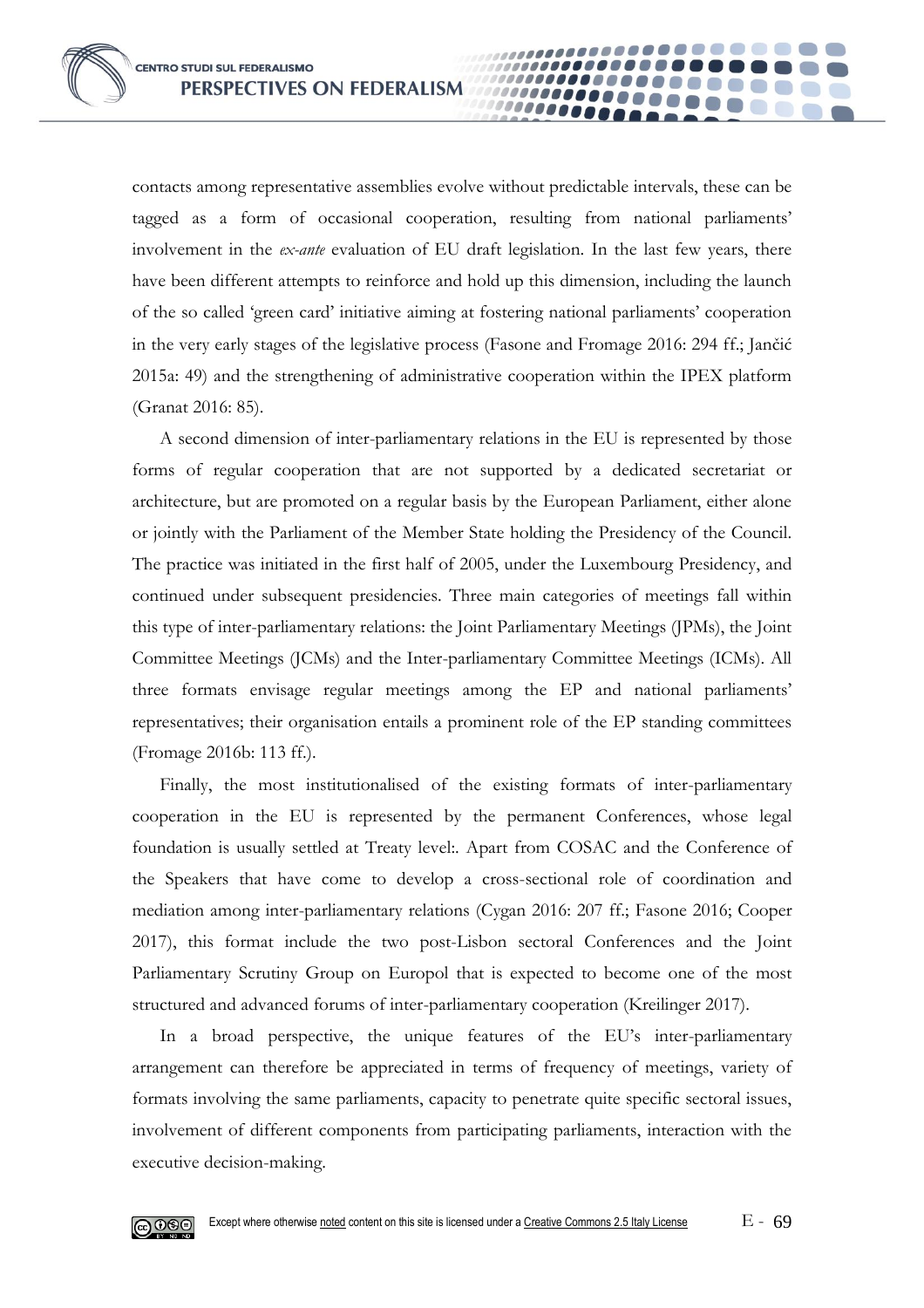**CENTRO STUDI SUL FEDERALISMO** PERSPECTIVES ON FEDERALISM

### **4. On the limits faced by the post-Lisbon inter-parliamentary conferences: a comparison with IPIs**

......... 10000

The sectoral inter-parliamentary conferences established in the post-Lisbon era rely on two apparently opposed assumptions. On the one hand, these conferences are regarded as being among the most advanced formats for inter-parliamentary cooperation that the EU has been able to develop and implement (see *infra* § 3.2.). On the other hand, if we compare the original expectations vested in the two Conferences to their practices as implemented, it is clear that the oversight rationale has not yet found its full development. The disillusionment felt with the outcomes achieved so far is reinforced by alleged weaknesses in the organisational and functional arrangements of the 'Conference model' (Cooper 2016a; Wouters and Raube 2016: 238 ff.; Lupo and Griglio 2018). Such organisational and functional weaknesses are, in the end, not too dissimilar from the ones deplored in the literature with regards to the functioning of International Parliamentary Institutions.

From the point of view of their internal composition, sectoral EU Conferences do not seem to have made many advances in countering similar restraints to those faced by delegations participating in IPIs. These are often seen as bloated, plethoric, bodies, strictly organised according to nationality and allowing for a variable composition of national delegations. In other cases, the small size of delegations, selected by parliaments on an *adhoc* basis that does not allow to reflect party composition, is perceived as a strong limitation (Kraft-Kasack 2008: 546). The way the CFSP-CSDP and the SECG Conferences are composed does not seem to offer a satisfactory response to the weaknesses faced by IPIs. The former is structured as a 'large' assembly, composed of 16 representatives from the EP and 6 members from each national parliament (Wouters and Raube 2016: 238 f.), although attendance figures seem to prove that NPs tend to send fewer delegates than actually allowed (Fromage 2016c: 11; Rozenberg 2017: 47 f.). The latter does not even provide a maximum number of members for each parliamentary delegation. Either way, there is no rule binding the selection of members of parliamentary delegations from committees charged with the policy area involved or providing any continuity in their attendance. The lack of specific provisions on these issues has failed to encourage the creation of

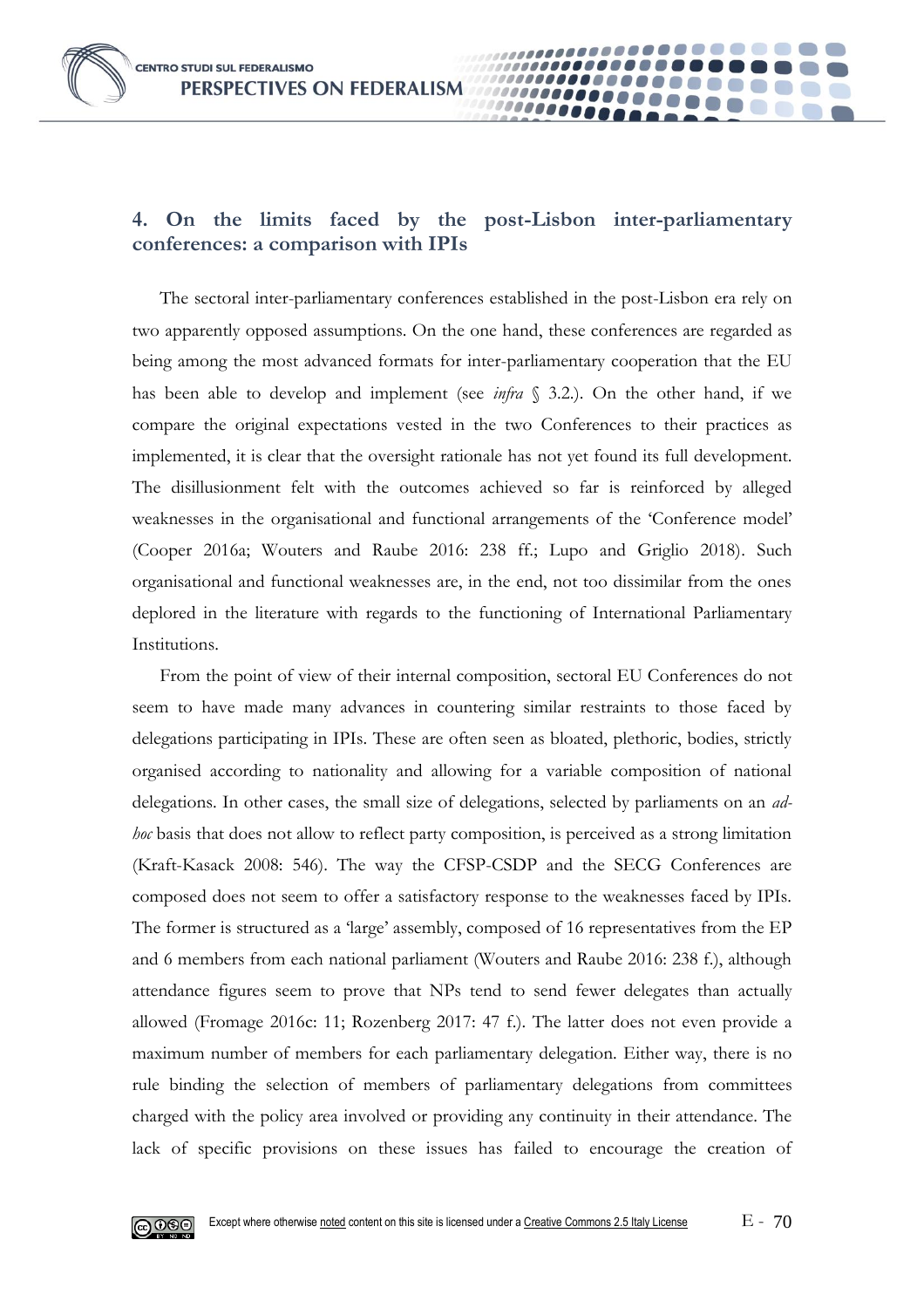permanent delegations and therefore the entrenchment of the Conference's activity into the ordinary work of participating parliaments (see also Fromage in this Special Issue).

**10000** 

Another weakness regularly criticised in the practice of the two post-Lisbon Conferences relates to the frequency of their meetings, that are summoned only twice a year, based on a rather ritualistic and inflexible schedule, and to the adoption of very broad and discontinuous agendas. This arrangement does not enable the Conferences to adapt their activity to the various stages and contents of the inter-governmental decision-making process, and to structurally incorporate them in the workings of domestic parliaments (Lupo and Griglio 2018). Not too dissimilar limits have been criticised in the literature focusing on the experience of IPIs; one main shortcoming is that their work lacks in consistency and coherence and is not adequately incorporated into the activity of domestic parliaments (Jančić 2015b: 209).

Discontinuity in the presidency and the dependent arrangement of the secretariat represents another weakness of the two post-Lisbon Conferences. Their presidency is divided between national parliaments of Member States holding the rotating presidency of the EU and the EP (art. 3 RoP of the SECG Conference and of the CFSP-CSDP Conference). The lack of continuity in the presidency determines the organisation of the secretariat, that rotates between presiding parliaments, thus failing to ensure a permanent structure. This arrangement hinders the continuity in the selection of topics placed on the agenda and hence in the activity of the Conference. Likewise, the same limitations are broadly critiqued in the literature on the practice of IPIs. The deficiencies in secretariats, permanent staff and delegations are often identified as one of the reasons that prevents some assemblies and conferences from fulfilling their scrutiny potential (Kraft-Kasack 2008: 547 and 552; Habegger 2010: 195 f.).

From the functional point of view, with regard to their capacity to adopt binding decisions, exercise an influence over governmental action or capture the public interest, the CFSP-CSDP and SECG Conferences seem to replicate some of the limits faced by IPIs. Although many International Parliamentary Institutions see deliberation as their main feature, they can rarely adopt binding resolutions, and are unable to exert any pressure on the executive branch as a follow-up to their conclusions; their debates mostly go unnoticed by the public (Kraft-Kasack 2008: 548 f.). Similarly, the post-Lisbon Conferences have no other decision-making capacity beyond the adoption of non-binding conclusions that gain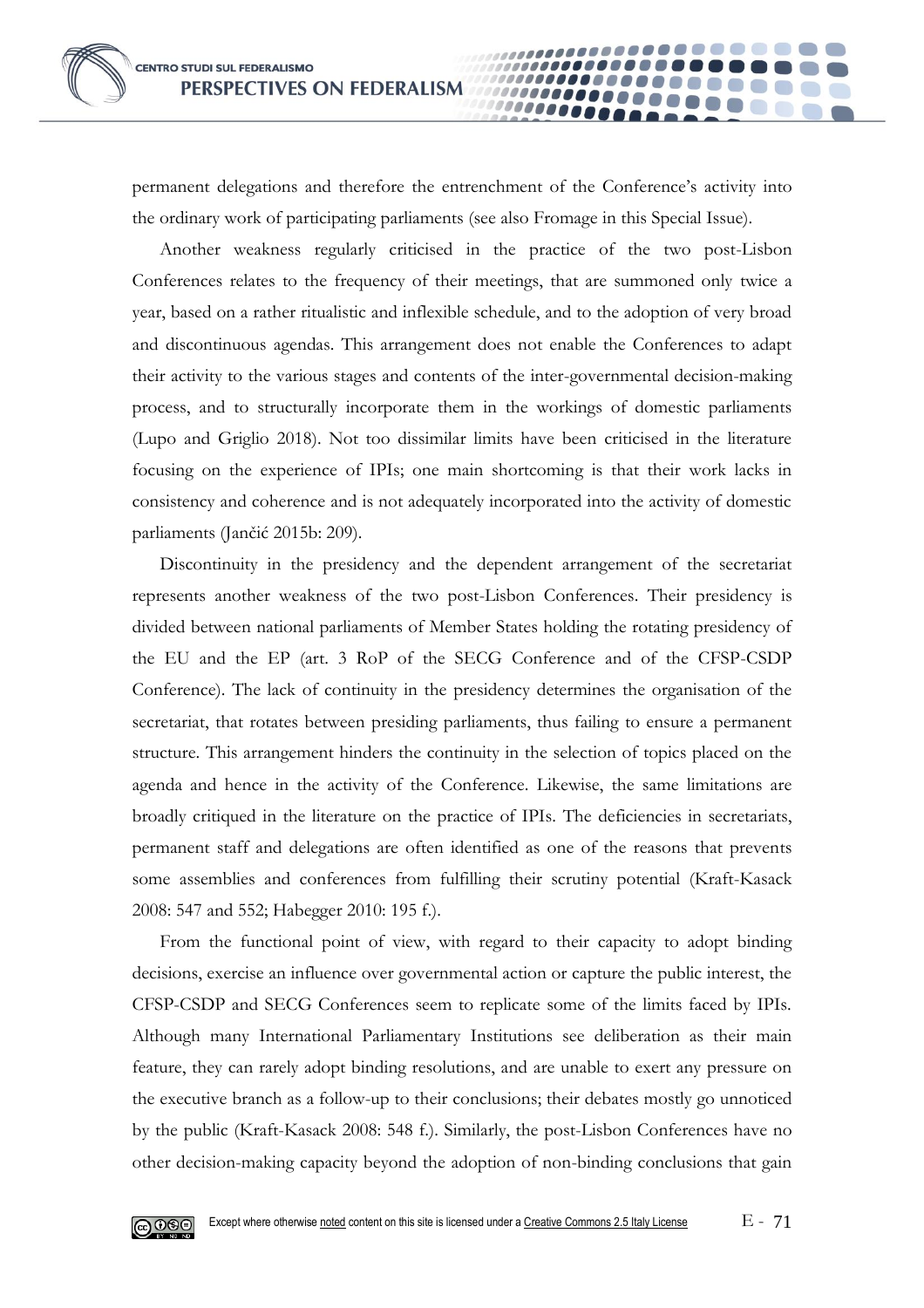little consideration, both by the executives at European and national level and by the wider public.

00000

Focusing on the procedures, it has been noted (Lupo and Griglio 2018) that, apart from some occasional forms of 'questions and answers' with representatives of the European Commission or the Council, the post-Lisbon Conferences have mostly spent their time in debating very broad issues, deprived of any real political potential for an oversight function. Similar criticisms involve the oversight practices of many IPIs. Some tools, including the right to receive inter-governmental reports and to table questions, have been developed, either formally or informally, to support this function (Habegger 2010: 191 ff.). However, in practice, IPIs' oversight capacity is deeply affected by two external factors: namely, cooperation with other institutions and the indirect influence exercised by delegates through their domestic parliaments (Arndt 2013: par. 98).

This overview explains why, on the whole, the EU sectoral conferences have thus far not been able to fully exploit their oversight potential and to engage in a structural dialogue with the representatives of the EU fragmented executive. They have not really broken free from the general limitations faced by IPIs, which have serious difficulties in fulfilling the democratic oversight function and hardly exercise any other function apart from facilitating public debate of societal interests and strengthening transparent governance (Kraft-Kasack 2008: 552 ff.; Habegger 2010: 195 f.).

The causes of these difficulties are deep-rooted, since they lie in the persistent conflicts dividing national parliaments and the EP as to the nature, scope, and aims of the sectoral Conferences within the overall inter-parliamentary cooperation framework. We can trace these conflicting behaviours back to the competing visions inspiring, respectively, the EP and national parliaments in their approach to parliamentary scrutiny in the EU (see above § 2). Due to these competing visions, the *'multilevel parliamentary field'* (Crum and Fossum 2009) often transforms itself into a *'battlefield'* (Herranz-Surralés 2011: 29) where relations between national parliaments, on the one side, and the EP, on the other side, are driven by patterns of competition rather than of cooperation. This happens especially in those areas – such as the ones covered by the CFSP-CSDP and the SECG Conferences – falling between inter-governmental and communitarian modes of governance, in which both parliamentary levels are required to participate to hold the activity of executives to account.

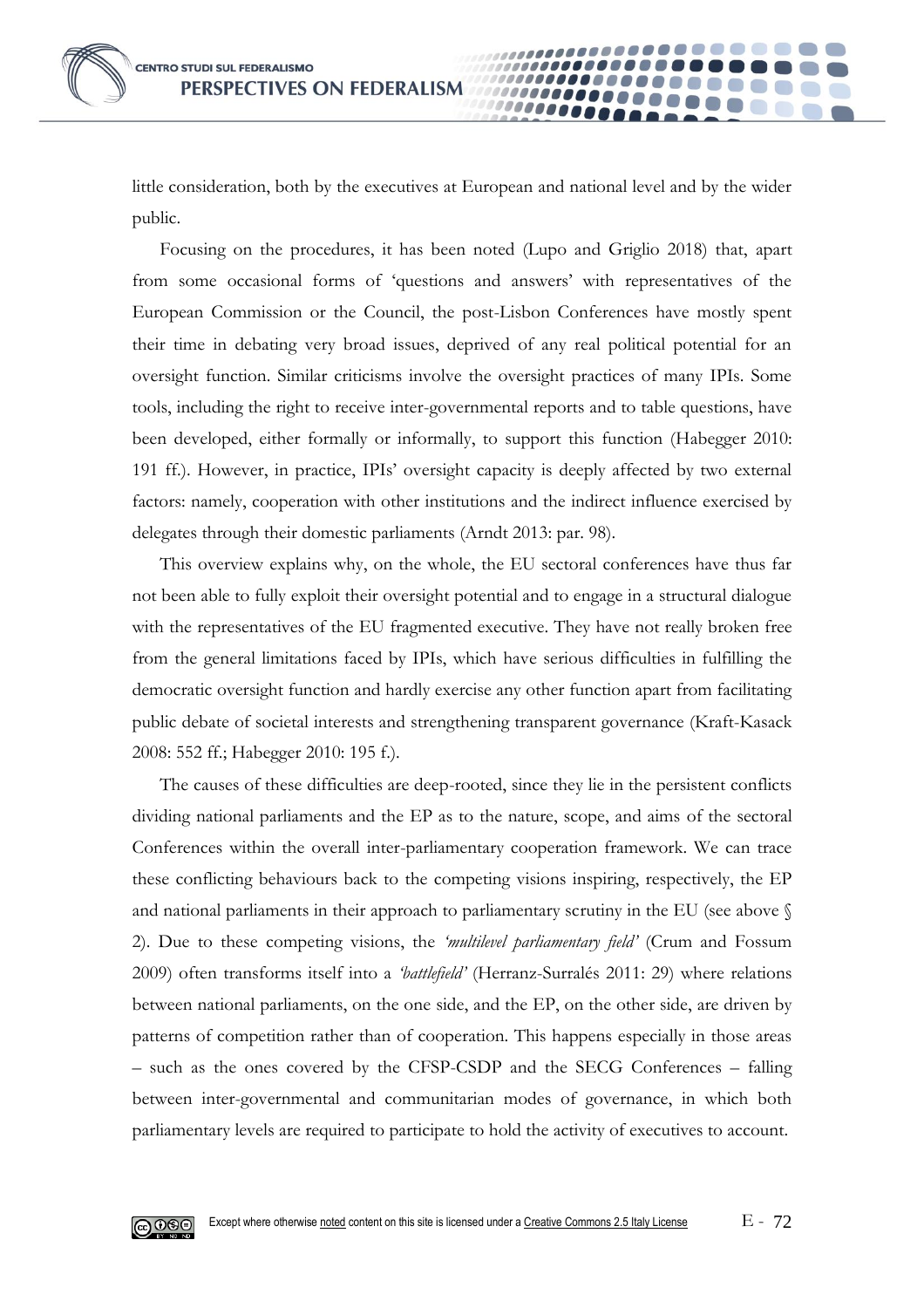This adversarial attitude has significantly influenced the organisation and functioning of the two sectoral Conferences. To prevent or alleviate conflicts, a 'damage-limitation' approach is most often embraced by the rotating Secretariats of the Conferences. In order to avoid the risk of stalemate, the latter tend to redirect agendas towards the debate of broad topics, with no clear reference to parliamentary document-based oversight (Lupo and Griglio 2018). This, therefore, explains why the sectoral Conferences have not, so far, provided the expected added value to European democracy (Fromage 2016a: 749 ff.; Maatsch and Cooper 2017: 650 f.; Rozenberg 2017: 40 f.).

00000

## **5. Conclusions: unresolved ambiguities of the European parliamentary collective dimension**

This article argues that inter-parliamentary cooperation in the EU represents a distinctive dimension if compared to transnational dialogue between parliaments. Two main sets of reasons have been discussed in support for this argument.

The first set of reasons is grounded in the composite European Constitution. These reasons deal with the presence of a supranational parliamentary institution, the European Parliament, the fragmented nature of the EU executive and the reliance of the EU democratic legitimacy on a double channel of parliamentary representation.

In other words, the relationship with the democratic oversight rationale is assumed as a distinctive feature of the EU inter-parliamentary dimension. The democratic oversight rationale is not *per se* an exclusive prerogative of inter-parliamentary cooperation in the EU and specifically of its latest formats. Inter-parliamentary cooperation also can be about strengthening democratic control and enhancing inter-governmental accountability outside the European Union. IPIs also have been viewed as *'correctives'* aiming at rectifying the imbalances produced by executive dominance in international affairs (Slaughter 2004: 105). However, it is only in the EU that this dimension has been approached on a sector-specific basis, with the purpose of creating more favourable conditions for the collective exercise of parliamentary oversight of executive decisions. Focusing on the criteria for collective actorness (Knutelská 2013: 35), XIII this arrangement is supposed to provide EU interparliamentary cooperation – at least in theory – with ideal conditions for activating its

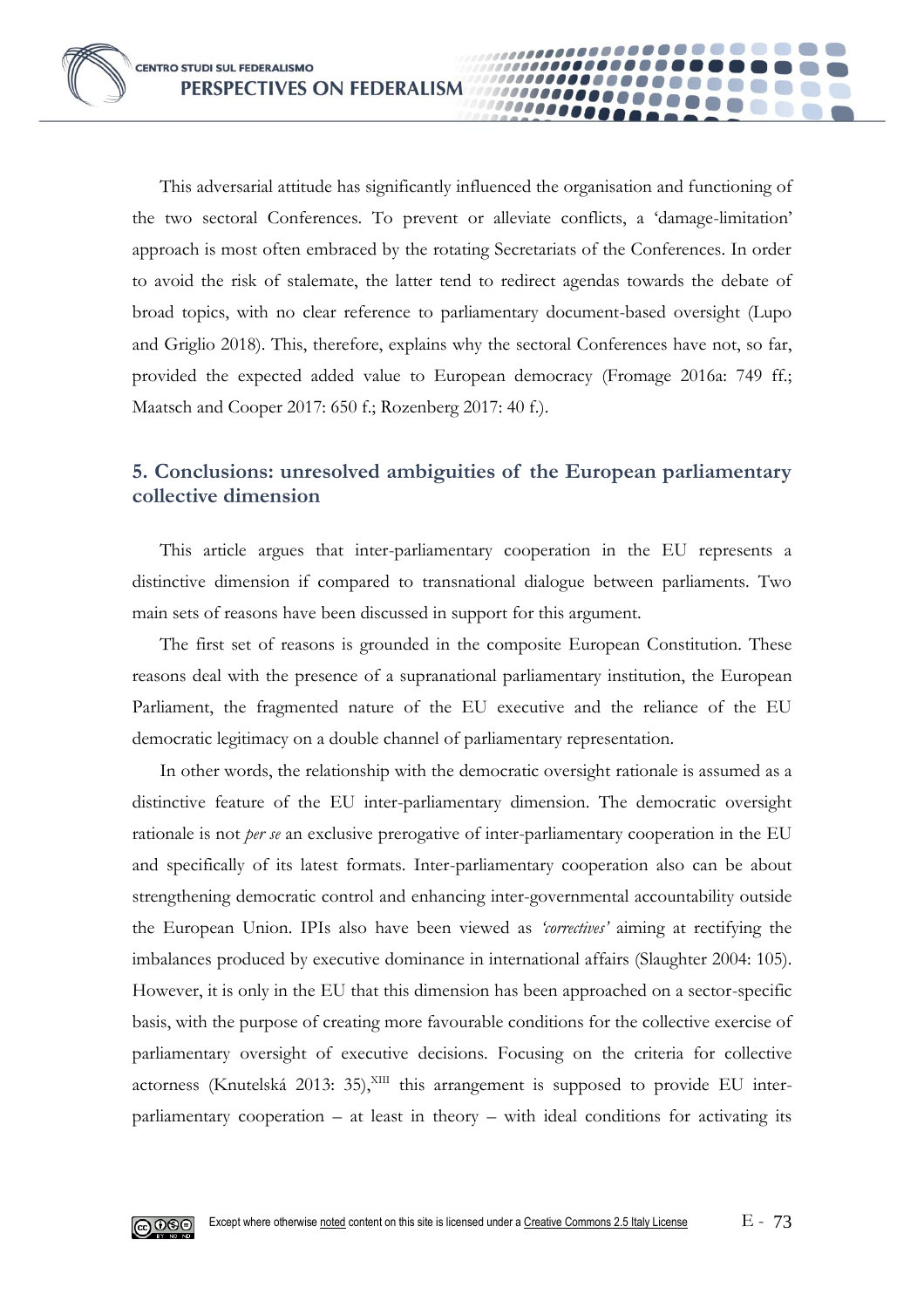transformative potential that turns collective action into something more than the sum of its constitutive parts.

00000

A second set of reasons lies in the specific arrangement of inter-parliamentary cooperation in the EU, deeply entrenched in the unique structure of European parliamentary representation. A number of factors dealing with the multi-layered nature of the inter-parliamentary dimension contribute to give a special shape to EU practice.

Essentially, when balancing these arguments with the real practice of interparliamentary relations, the distinctive factors of the European experience turn out to be under-developed, compared with theoretical expectations. The capacity to fulfil an authentic collective dimension, instrumental to the democratic oversight of the executives, turns out to be a weak point. Inter-parliamentary cooperation remains inherently disunited: parliaments 'are unlikely to add up to a single coherent voice that can control the actual decisions adopted by the collective of governments that they scrutinise' (Crum and Fossum 2013: 3).

The prevalence of national, short-term, concerns over more long-term collective strategies explains why the post-Lisbon Conferences have been unable to progress much from the rather limited practice of IPIs.

From the organisational and functional points of view, it could be argued that interparliamentary cooperation is ill-equipped to fulfil the expectations raised by the EU constitutional arrangement, due the persistence of its internationally-oriented design. In this vein, one main reason behind the underlying dissatisfaction over results achieved so far derives from the incapacity of EU inter-parliamentary formats to substantially develop from the model derived from IPIs. This argument can be considered as partially true.

It is specifically true that, to cope with the existing gaps in the EU chain of democratic accountability, new and more advanced inter-parliamentary solutions are required. The reference is, above all, to the pragmatic formula of the 'document-based' interparliamentary scrutiny, advocated elsewhere (Lupo and Griglio 2018: 372), according to which inter-parliamentary cooperation within inter-parliamentary Conferences should be focused on 'micro-politics', supported by the activity of working groups and based on a close alignment of the Conferences' organisation, agenda and conclusions to the main stages of the EU decision-making. A not too dissimilar solution would be that of the '(inter)parliamentarism by committee' (Manzella 2012: 37; Lupo and Fasone 2016), whose

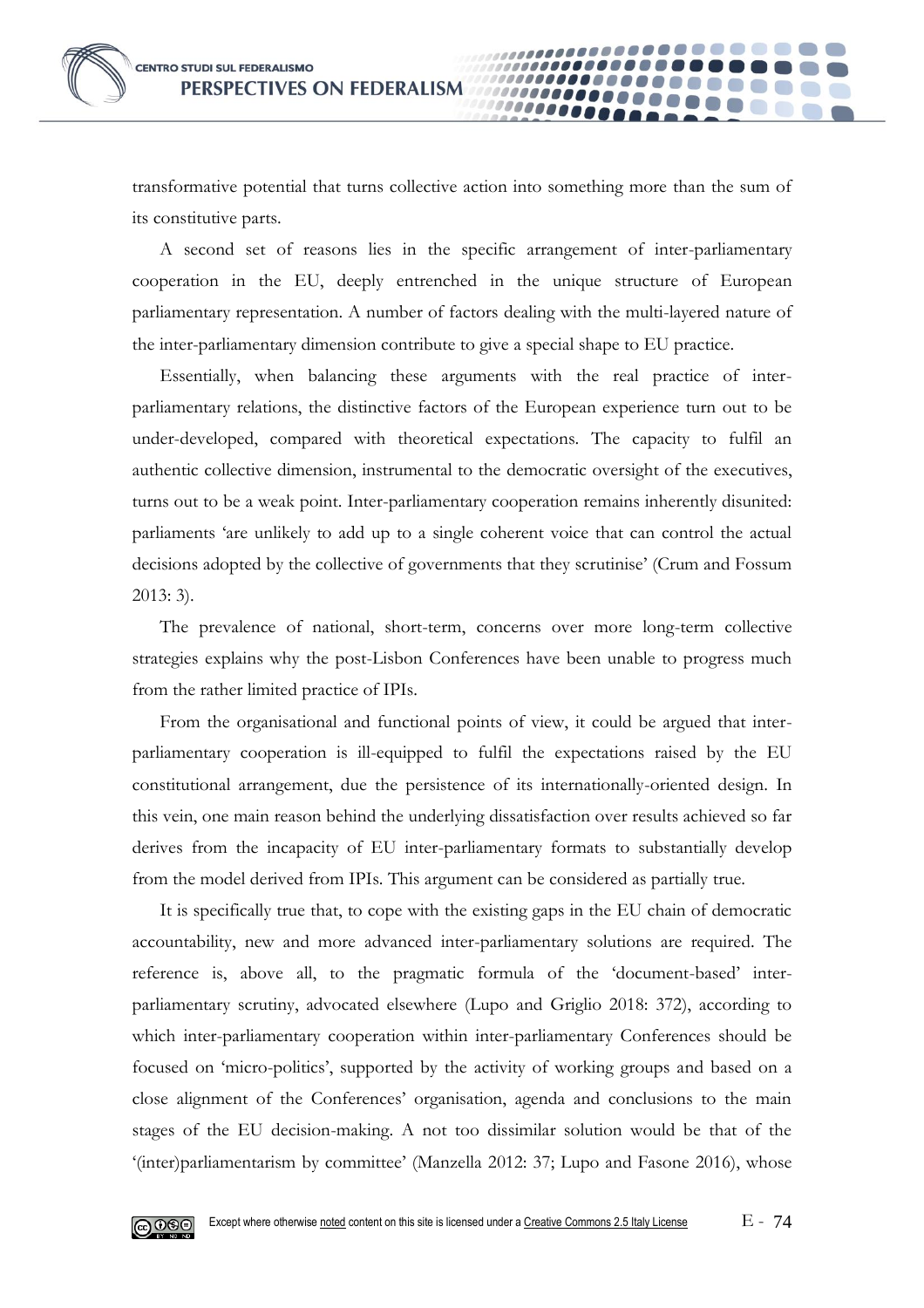aim is 'to shift away from the plethoric 'Conference-based' interparliamentarism, shaped according to international assemblies' (Fasone 2018: 272) and to promote different working methods, based on more frequent and smaller inter-parliamentary meetings, attended by sectoral standing committees of the national parliaments and the EP, either in person or via the Internet. Parliamentary work in committee is indeed the main practice in many national chambers (Fasone 2012) since committees provide a strategic vehicle for overseeing the executive and facilitating public involvement in parliamentary decisionmaking (Norton 2005).

00000

In fact, taking the overall picture into consideration, this argument can only account for a part of the alleged failures of inter-parliamentary cooperation. Searching for the constitutive reasons behind current trends, it should be concluded that the causes of this failure are rooted in the two still unresolved ambiguities that affect European parliamentarism.

The first ambiguity concerns the role of parliaments in the EU. The debate on the nature of European democracy still hinges on competing visions of the contribution that national parliaments and the European Parliament can offer to the scrutiny of the EU's fragmented executive. This ambiguity fosters disagreements on how to implement interparliamentary cooperation (Fasone and Lupo 2016b: 347). There are conflicting approaches between the EP, on the one side, and national parliaments, on the other, as well as between national parliaments, as to the nature, scope, format, scheduling, organisation, structure and final aim of the practice of inter-parliamentary cooperation. These conflicts prevent the fulfilment of the ambitious vision that supported the establishment of sectoral formats as a place where parliaments of the EU could exercise a sort of 'collective' oversight over the fragmented EU executive.

The second ambiguity concerns the contribution that inter-parliamentary cooperation can offer to existing channels of parliamentary representation and oversight. Specifically, it is not yet clear whether the collective dimension associated with inter-parliamentary cooperation in the EU can, in and of itself, offer an additional channel for democratic oversight; or whether, on the contrary, it is expected only to serve as an instrumental dimension to the fulfilment of the oversight function vested in the two ordinary representative channels (Lupo and Griglio 2018). A debate on the additional or instrumental oversight contribution associated to the work of IPIs can also be found in

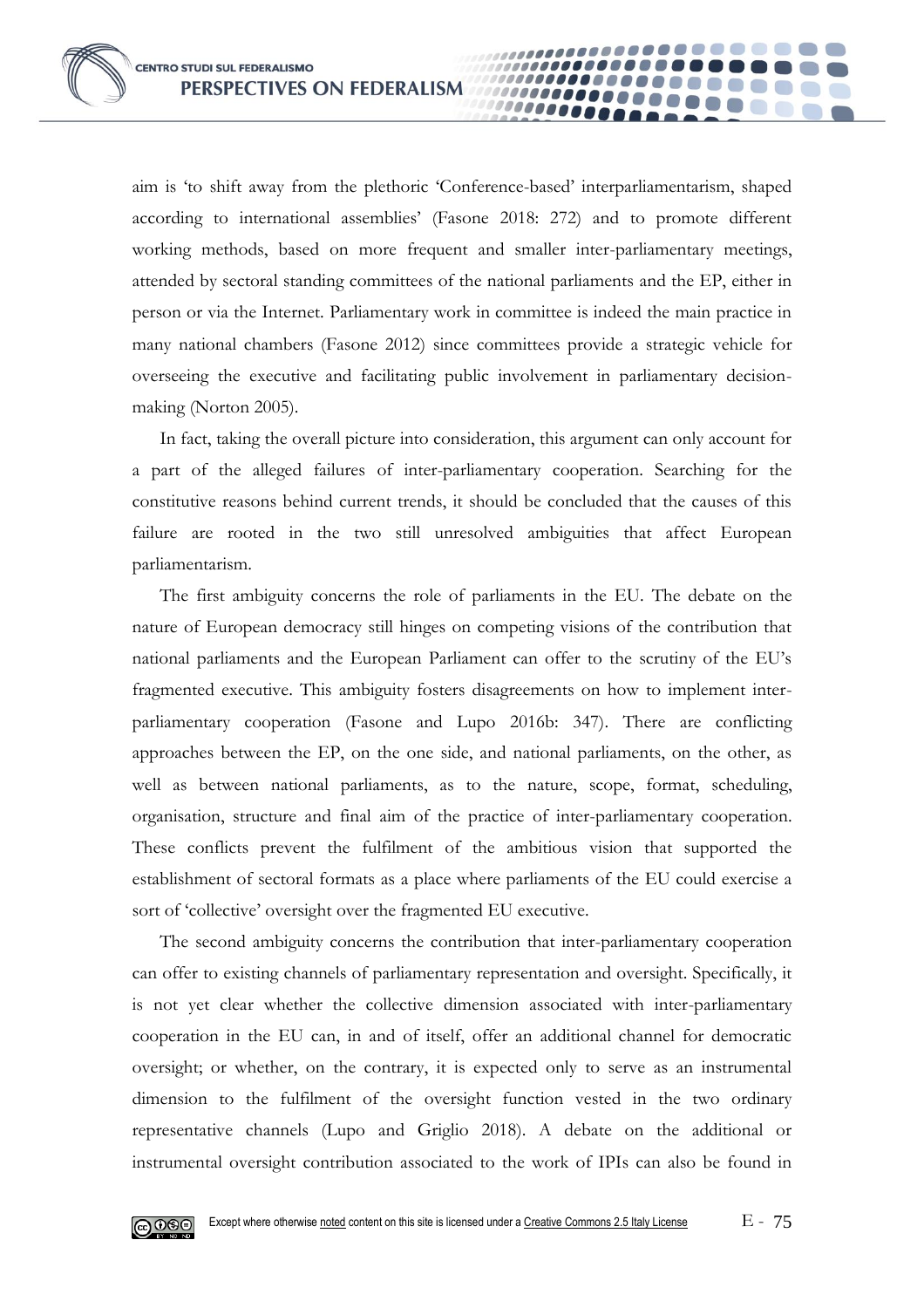international relations literature (Falk and Strauss 2000: 191 ff.). However, this argument raises additional concerns given the EU's architecture where, due to the role entrusted on national parliaments and the EP by the Lisbon Treaty, rather ambitious expectations have been made of the collective dimension (Cooper 2012, 441 ff.; Cygan 2012: 55 ff.; Hefftler and Wessels 2013; Cygan 2017: 716).

,,,,,,,,,,,,,,,,,,,,,,,

,,,,,,,,,,,,,,,,,,,,,,

................. ................

1000000000

From a normative perspective, the relationship with collective actorness turns out to be a key factor for fulfilling the distinctive nature of the EU inter-parliamentary model. The original features of this model, grounded on the European composite constitution, can only be appreciated within an authentic collective dimension. This purpose can be fulfilled in many different ways, working around what should be 'collectivised' – whether it is only the dissemination of information and space for debate or in addition the exercise of crucial parliamentary functions of political direction and oversight – and defining how this collective work could be related to the domestic activity of national parliaments and the EP. In other words, the fulfilment of a collective parliamentary dimension relies on the existence of procedural links able to connect the activity carried out by each parliament, either acting individually or cooperating within the inter-parliamentary framework, with the fragmented European executive. This perspective represents the only feasible way to progress from the idea that inter-parliamentary relations often serve as 'a weapon of the weak' (Crum and Fossum 2013: 260), structuring the collective parliamentary dimension of the EU as a real system (Lupo 2014).

IV For the purposes of this article, we refer to the EU constitutional order as comprising both the constitutional law of EU Treaties and the constitutional law of the Member States; these two dimensions are seen as deeply integrated (Besselink 2007; Manzella and Lupo 2014) and not merely juxtaposed (Pernice 2002). In fact, the issue is still controversial in the literature. Against 'administrative' interpretations of EU



<sup>&</sup>lt;u>.</u> \* Elena Griglio is Parliamentary Senior Official, Senate of the Italian Republic and Adjunct Professor, LUISS Guido Carli. Nicola Lupo is Full Professor of Public Law, LUISS Guido Carli.

Although this is the result of a joint work of the two Authors, Nicola Lupo drafted Sections 1 and 2.1. while Elena Griglio drafted Sections 2.2, 3 and 4.

<sup>&</sup>lt;sup>I</sup> On the notion of transnationalism and its connection with internationalism, see Huntington 1973: 333 ff.

II Notwithstanding inherent problems in analysing and classifying the rather diversified phenomenon of IPIs, the rates of formation of IPIs have marked an increase from one single organisation existing in 1950 (the Inter-Parliamentary Union) to over 23 institutions recorded in 1999 (Cutler 2001: 210; Zlatko 2008: 259). According to Kissling (2011: 12), other 68 IPIs have been established between 1999 and 2011. Partially different rates are mentioned in Grigorescu 2015: 247 ff.

III Beside this 'internal' inter-parliamentary dimension, the EU experiences also an 'external' activity, supported by the network of relations connecting the EP and also national parliaments with representative assemblies from extra-EU countries (Cofelice and Stavridis 2014: 145 ff.; Stavridis and Irrera 2015). This 'external' dimension conforms to standard formats of international parliamentarism and is hence outside the remit of this work.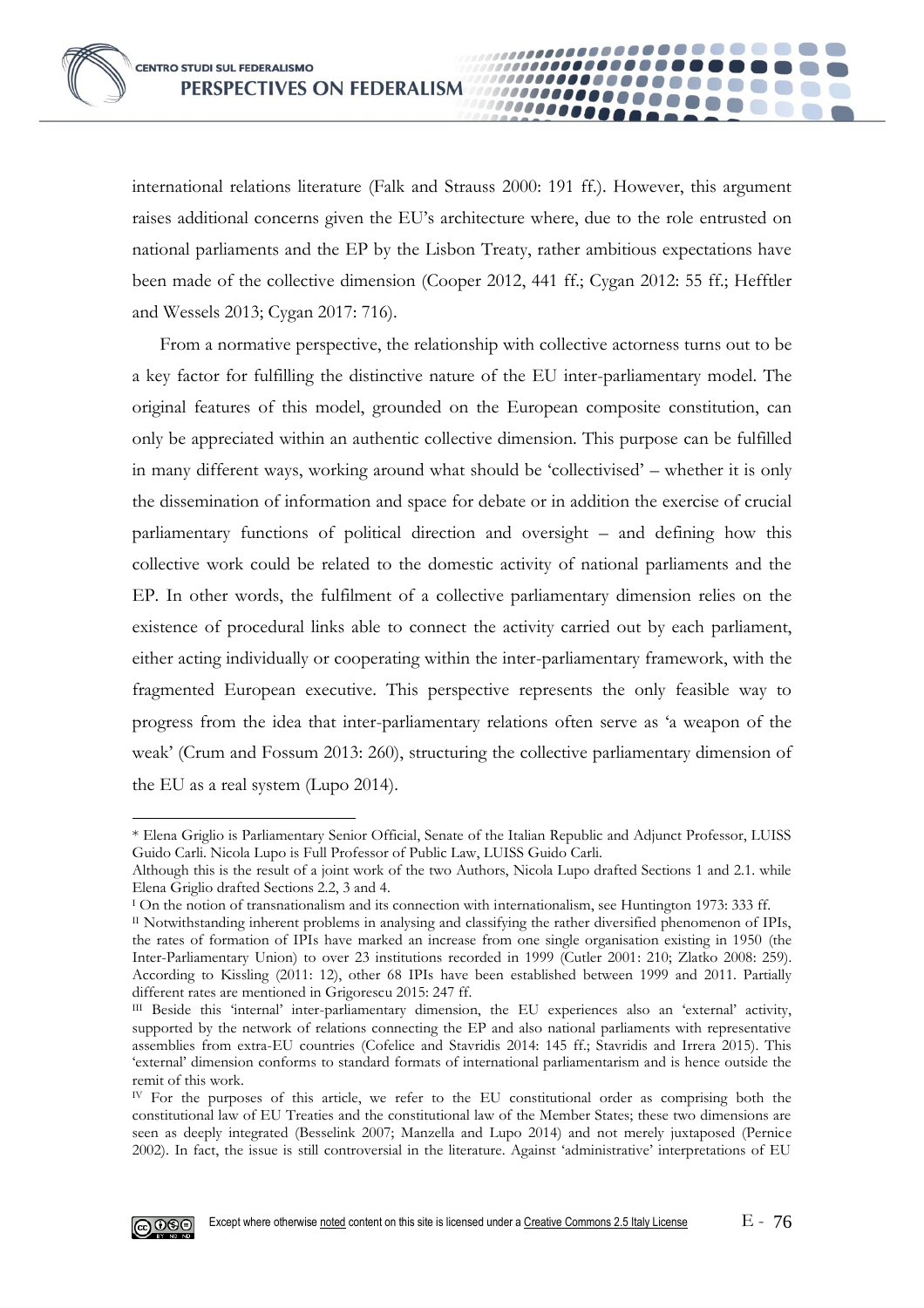law (Majone 1994; Somek 2010: 267 ff.), many authors have recognised the existence of a European constitutional dimension; however, some of them argue that what the EU possesses is at best a 'weak' constitutionalism (Lindseth 2001: 145 ff.) or a 'parasitic legitimacy' derived from the more robust constitutionalism of the Member States (Tuori 2015: 4 and 36)

...................

*\*\*\*\*\*\*\*\*\** 

000000000

,,,,,,,,,,,,,,,,

1111111111111000

<sup>V</sup> It is not possible in this contribution to recall the long and intense debate on the EP's acting capacity as an IPI. On this point, see Cofelice and Stavridis 2014

VI After the first meeting, held in October, the Spring meeting is expected to adopt the RoP of the Group. For more details, see Cooper in this Special Issue.

VII The main driving force behind the rise of international parliamentarism lies in the idea that interparliamentary cooperation as a place for debate would turn out to be a 'mitigation' factor, thus contributing to peace-keeping. This 'polemological' rationale did not disappear after the second World War, but reemerged specifically after the end of the Cold War.

VIII According to art. 2.1. RoP, the Conference is entitled both to provide a framework for debate and exchange of information and best practices and to *'ensuring democratic accountability in the area of economic governance* and budgetary policy in the EU, particularly in the EMU, taking into account the social dimension and without prejudice to the *competences of EU Parliaments'* (Art. 2.1. RoP).

IX See Para 1, 2, 4, 5 and 7 of the Conclusions and, in the Premise, the acknowledgement '*of the need, in respect of the EU CFSP and CSDP, to ensure parliamentary scrutiny of the political and budgetary decisions taken at national and European level'.*

<sup>X</sup> In some of the IPI classifications available, the supervisory function is adopted as one of the leading criteria. Specifically, Cutler, 2011, 30 f distinguishes between: congresses (occasional meetings without permanent secretariat); assemblies (regular meetings with limited secretariat or informal organisation); parliaments (a permanent body based on an institutionalised secretariat that undertakes rule-supervisory activities); legislatures (a permanent body with an institutionalised organisation that not only undertakes a variety of programmatic activities arising from rule creation and supervision but also proposes laws for adoption by member states).

XI Fasone 2009: 160 ff. distinguishes among two distinct forms of inter-parliamentary cooperation: the permanent forms of cooperation, summoned on regular basis, as in the case of the Conference of the Speakers and COSAC; the incidental forms of cooperation, promoted *una tantum*.

XII A classification according to the stages of institutional development is followed by Cutler 2011: 30.

#### **References**

-

• Arndt Felix, 2013, 'Parliamentary Assemblies, International', in *Max Planck Encyclopaedia of Public International Law*, Oxford University Press, Oxford.

• Baiocchi Giovanni, 2005, 'Profili e missione della diplomazia parlamentare', *Rivista di studi politici internazionali*, LXXII(4): 675-695.

• Bellamy Richard, 2007, *Political Constitutionalism. A Republican Defence of the Constitutionality of Democracy*, Cambridge University Press, Cambridge.

• Bellamy Richard and Kröger Sandra, 2014, 'Domesticating the Democratic Deficit? The Role of National Parliaments and Parties in the EU's System of Governance', *Parliamentary Affairs,* LXVII(2): 437-457.

• Benvenisti Eyal, 2018, 'Upholding Democracy Amid the Challenges of New Technology: What Role for the Law of Global Governance', *The European Journal of International Law*, XXIX(1): 9-82.

• Besselink Leonard, 2006, 'National Parliaments in the EU's Composite Constitution: A Plea for a Shift in Paradigm', in Kiiver Philip (ed), *National and Regional Parliaments in the European Constitutional Order*, Europa Law Publishing, Groningen, 117-131.

• Besselink Leonard, 2007, *A European Composite Constitution*, Europa Law Publishing, Groningen.

• Besselink Leonard, 2016, 'The Place of National Parliaments within the European Constitutional Order', in Lupo Nicola and Fasone Cristina (eds), *Interparliamentary cooperation in the composite European Constitution*, Hart Publishing, Oxford, 23-38.

• Benz Arthur, 2011, 'Linking multiple demoi. Inter-parliamentary relations in the EU', in *IEV-Online* [\(www.fernuni-hagen.de/iev\)](http://www.fernuni-hagen.de/iev).

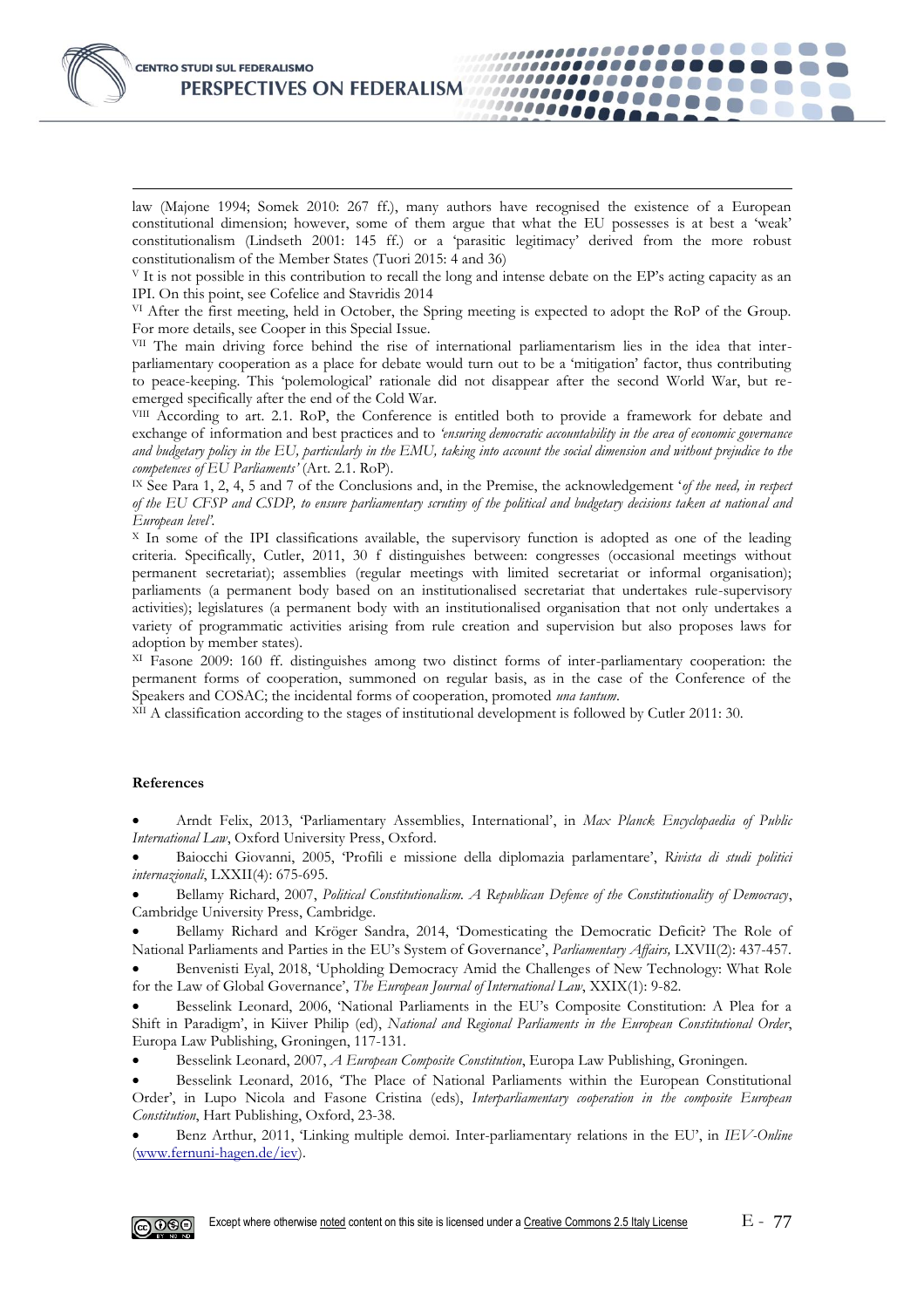

• Bogdandy, Armin von, 2012, 'The European Lesson for International Democracy: The Significance of Articles 9-12 EU Treaty for International Organizations', *The European Journal of International Law*, XXIII(2): 315-334.

,,,,,,,,,,,,,,,,,,,,,,

,,,,,,,,,,,,,,

1111111111111000

.........

000000000

• Bohman James, 2004, 'Constitution Making and Democratic Innovation: the European Union and Transnational Governance', *European Journal of Political Theory*, III(3): 315-337.

• Casalena Pier Giorgio, Fasone Cristina and Lupo Nicola, 2013, 'Commentary on the Protocol No. 1 annexed to the Treaty of Lisbon ("On the role of national Parliaments in the European Union")', in Blanke Edward and Mangiameli Stelio, *Commentary on the Treaty of European Union,* Springer, Berlin-New York, 1529- 1634.

• Cofelice Andrea, 2012, 'International Parliamentary Institutions: Some Preliminary Findings and Setting a Research Agenda', in *UNU-CRIS Working Papers,* W-2012/3.

• Cofelice Andrea and Stavridis Stelios, 2014, 'The *European Parliament* as an International Parliamentary Institution (*IPI*)', *European Foreign Affairs Review*, XIX(2): 145-178.

• Conference of Speakers of the European Union Parliaments, 2008, 'Guidelines for Inter-parliamentary Co-operation in the European Union', Lisbon, 19-21 June 2008 [\(http://www.ipex.eu/IPEXL-](http://www.ipex.eu/IPEXL-WEB/euspeakers/getspeakers.do)[WEB/euspeakers/getspeakers.do\)](http://www.ipex.eu/IPEXL-WEB/euspeakers/getspeakers.do).

• Cooper Ian, 2012, 'A "Virtual Third Chamber" for the European Union? National Parliaments after the Treaty of Lisbon', *West European Politics*, XXXV(3): 441-465.

• Cooper Ian, 2014, 'Parliamentary oversight of the EU after the crisis: on the creation of the 'Article 13' Inter-parliamentary Conference', in *Luiss School of Government Working paper Series*, 21 [\(www.sog.luiss.it\)](http://www.sog.luiss.it/).

• Cooper Ian, 2016a, 'Interparliamentary Conference on Stability, Economic Coordination and Governance in the European Union the "Article 13 Conference")', in Lupo Nicola and Fasone Cristina (eds), *Interparliamentary cooperation in the composite European Constitution*, Hart Publishing, Oxford, 247-268.

• Cooper Ian, 2016b, 'The politicization of interparliamentary relations in the EU: Constructing and contesting the 'Article 13 Conference' on economic governance', *Comparative European Politics,* XIV(2): 196- 214.

• Cooper Ian, 2017, 'The Emerging Order of Interparliamentary Cooperation in the EU: Functional Specialization, the EU Speakers Conference, and the Parliamentary Dimension of the Council Presidency', *European University Institute Working Papers,* RSCAS 2017/05: 1-18.

• Corbett Richard, Jacobs Frank and Shackleton Michael (eds), 2016, *The European Parliament*, IX ed., John Harper, London.

• Cornell Anna Jonsson and Goldoni Marco (eds), 2017, *National and Regional Parliaments in the EU-Legislative Procedure Post-Lisbon. The Impact of the Early Warning Mechanism*, Hart Publishing, Oxford.

• Costa Olivier et al. (eds), 2013, *Parliamentary Dimensions of Regionalisation and Globalisation: The Role of Inter-Parliamentary Institutions*, Routledge, New York.

• Crum Ben and Fossum John E., 2013, 'Practices of interparliamentary coordination in international politics: the European Union and beyond', in Crum Ben and Fossum John E. (eds), *Practices of interparliamentary coordination in international politics. The European Union and beyond*, ECPR Press, Colchester, 1-5.

• Crum Ben and Fossum John E., 2013, 'Chapter Fifteen: Conclusion: Towards a *Democratic* Multilevel Parliamentary Field', in Crum Ben and Fossum John E. (eds), *Practices of interparliamentary coordination in international politics. The European Union and beyond*, ECPR Press, Colchester, 251-268.

• Crum Ben and Curtin Deirdre, 2015, 'The challenge of making European Union Executive Power Accountable', in Piattoni Simona (ed), *The European Union: Democratic Principles and Institutional Architectures in Times of Crisis*, Oxford University Press, Oxford.

• Curtin Deirdre, 2009, *Executive Power of the European Union: Law, Practices, and the Living Constitution: Law, Practice, and Constitutionalism*, Oxford University Press, Oxford.

• Cutler Robert, 2001, 'The Emergence of International Parliamentary Institutions: New Networks of Influence in World Society', in Smith Gordon S. and Wolfish Daniel (eds), *Who Is Afraid of the State? Canada in a World of Multiple Centres of Power*, University of Toronto Press, Toronto, 201-229.

• Cutler Robert, 2006, 'The *OSCE Parliamentary Diplomacy* in Central Asia and the South Caucasus in Comparative Perspective', *Studia Diplomatica*, LIX(2): 79-93.

• Cutler Robert, 2013, 'International Parliamentary Institutions as Organisations', *Journal of International Organisations Studies*, IV: 104-126.

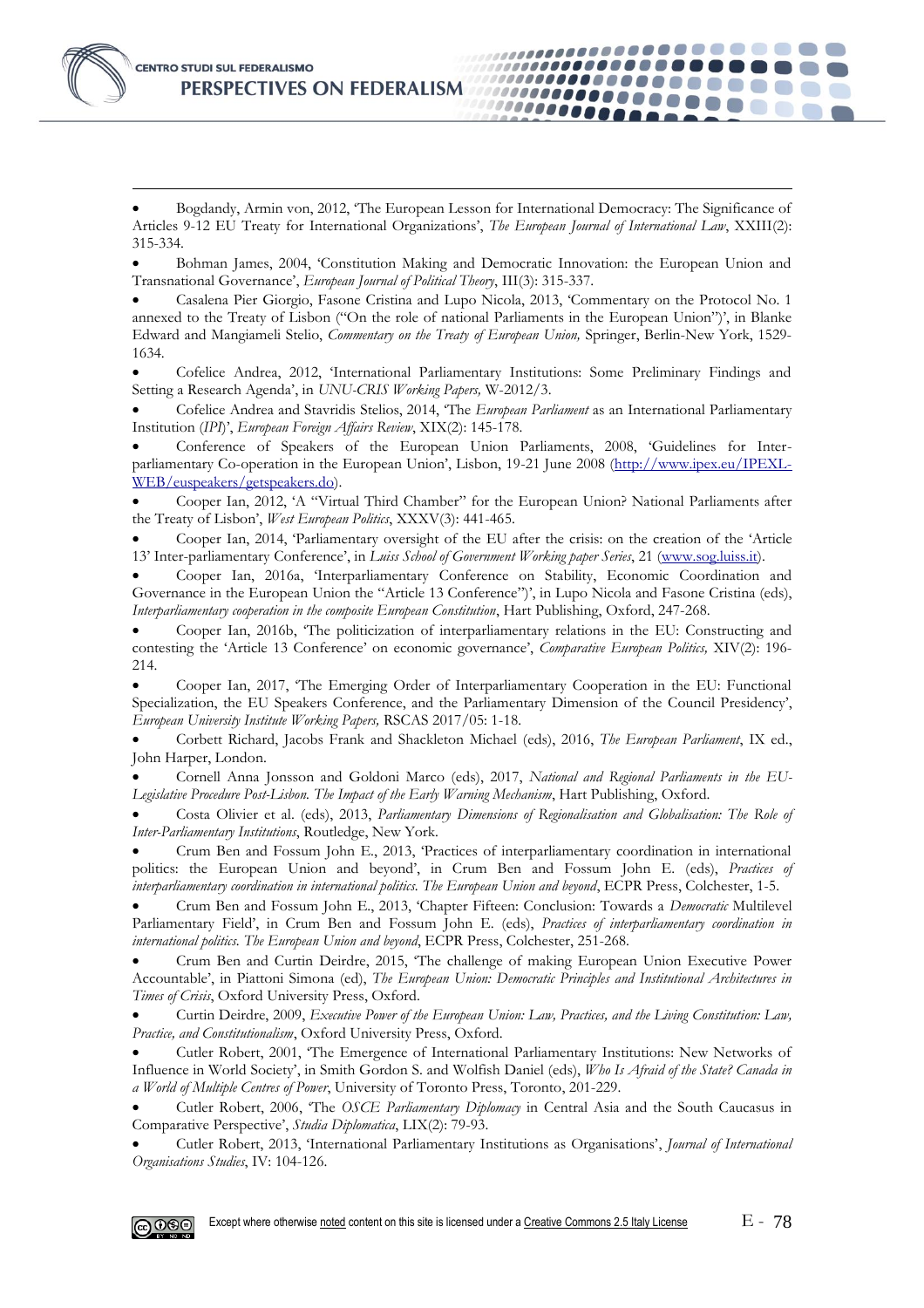

• Cygan Adam, 2012, 'Collective subsidiarity monitoring by national parliaments after Lisbon: the operation of the early warning mechanism', in Trybus Martin and Rubini Luca (eds), *The Treaty of Lisbon and the Future of European Law and Policy*, Edward Elgar Publishing, Cheltenham e Massachusetts, 55-73

,,,,,,,,,,,,,,,,,,,,,,,

..........

00000000

,,,,,,,,,,,,,,

1111111111111111

• Cygan Adam, 2016, 'COSAC: Birth, Evolution, Failures and Perspectives', in Lupo Nicola and Fasone Cristina (eds), *Interparliamentary cooperation in the composite European Constitution*, Hart Publishing, Oxford, 207- 226.

• Cygan Adam, 2017, 'Legal implications of economic governance for national parliaments', *Parliamentary affairs,* LXX(4): 710-727.

• Decaro Melina and Lupo Nicola (eds), 2009, *Il "dialogo" tra Parlamenti: obiettivi e risultati*, Luiss University Press, Roma.

• De Puig Lluís Maria, 2008, *International Parliaments*, Council of Europe, Strasbourg.

• De Vrieze Franklin, 2015, *Study on parliamentary cooperation. Mapping and analysis of international parliamentary institutions and parliamentary networks in the Western Balkans and South East Europe*, European Commission, Brussels.

• Falk Richard and Strauss Andrew, 2000, 'On the Creation of A Global Peoples Assembly: Legitimacy and the Power of Popular Sovereignty', *Stanford Journal of International Law*, XXXVI(2): 191-219.

• Falk Richard and Strauss Andrew, 2001, 'Toward a Global Parliament', *Foreign Affairs*, LXXX(1): 212- 220.

• Fasone Cristina, 2009, 'La cooperazione interparlamentare nel continente europeo' and 'I Parlamenti membri dell'Unione europea nel decision-making comunitario', in Decaro Melina and Lupo Nicola (eds), *Il "dialogo" tra Parlamenti: obiettivi e risultati*, Luiss University Press, Roma, 99-159 and 161-246.

• Fasone Cristina, 2012, *Sistemi di commissioni parlamentari e forme di governo*, Cedam, Padova.

• Fasone Cristina and Fromage Diane, 2015, 'National parliaments and the EU Commission's agenda: limits and recent developments of a difficult partnership' in Fasone Cristina, Fromage Diane and Lefkofridi Zoe (eds), *Parliaments, public opinion and parliamentary elections in Europe*, EUI Max Weber Working Paper Series [\(http://cadmus.eui.eu/bitstream/handle/1814/37462/MWP\\_WP\\_2015\\_18.pdf;sequence=1\)](http://cadmus.eui.eu/bitstream/handle/1814/37462/MWP_WP_2015_18.pdf;sequence=1).

• Fasone Cristina and Fromage Diane, 2016, 'From Veto Players to Agenda-Setters? National Parliaments and Their "Green Card" to the European Commission', *Maastricht Journal of European and Comparative Law*, XXIII(2): 294-316.

• Fasone Cristina and Lupo Nicola, 2016, 'Introduction', in Lupo Nicola and Fasone Cristina (eds), *Interparliamentary cooperation in the composite European Constitution*, Hart Publishing, Oxford, 1-22.

• Fasone Cristina, 2018, 'Towards a strengthened coordination between the EU and national budgets. A complementary role and a joint control for parliaments?', *Journal of European Integration*, XL(3): 265-279.

• Fiott Daniel, 2011, 'On the Value of Parliamentary Diplomacy', in *Madariaga Paper*, IV(7) [\(www.madariaga.org\)](http://www.madariaga.org/).

• Fromage, Diane, 2016a, 'Increasing Interparliamentary cooperation in the EU: Current Trends and Challenges', *European Public Law*, XXII(4): 749-772.

• Fromage Diane, 2016b, 'Standing Committees in Interparliamentary Cooperation in the Post-Lisbon Era: Towards the End of the European Affairs Committees' Predominance?', in Lupo Nicola and Fasone Cristina (eds), *Interparliamentary cooperation in the composite European Constitution*, Hart Publishing, Oxford, 113- 130.

• Fromage Diane, 2016c, 'European economic governance and parliamentary involvement: some shortcomings of the Article 13 Conference and a solution', in *Les Cahiers européens de Sciences Po* [\(http://www.sciencespo.fr/centre-etudes-europennes/sites/sciencespo.fr.centre-etudes](http://www.sciencespo.fr/centre-etudes-europennes/sites/sciencespo.fr.centre-etudes-europennes/201601_fromage.pdf)[europennes/201601\\_fromage.pdf\)](http://www.sciencespo.fr/centre-etudes-europennes/sites/sciencespo.fr.centre-etudes-europennes/201601_fromage.pdf).

• Glencross Andrew, 2014, 'The absence of political constitutionalism in the EU: three models for enhancing constitutional agency', *Journal of European Public Policy*, XXI(8): 1163-1180.

• Granat Katarzyna, 2016, 'Interparliamentary Cooperation and the Simplified Revision Procedure', in Lupo Nicola and Fasone Cristina (eds), *Interparliamentary cooperation in the composite European Constitution*, Hart Publishing, Oxford, 73-92.

• Granat, Katarzyna, 2018, *The Principle of Subsidiarity and its Enforcement in the EU Legal Order. The Role of National Parliaments in the Early Warning System*, Hart Publishing, Oxford.

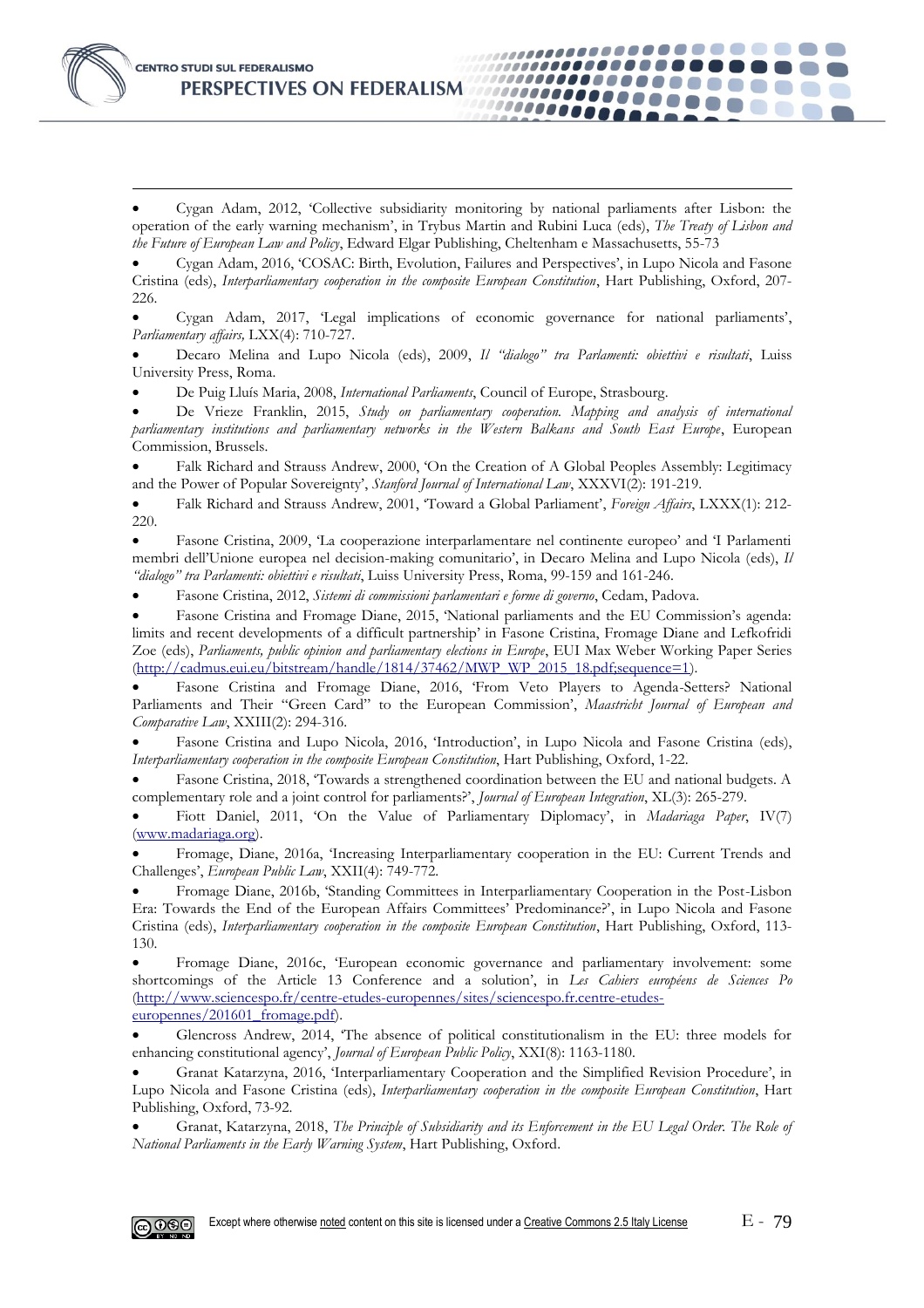

• Griglio Elena, 2017, 'Procedures vis-à-vis the European Parliament and the other National Parliaments'*,* in Lupo Nicola and Piccirilli Giovanni (eds), *The Italian Parliament in the European Union*, Hart Publishing, Oxford, 195-214.

100000000000000000

..........

100000000

,,,,,,,,,,,,,,

1111111111111111

• Grigorescu Alexandru, 2015, *'Democratic Intergovernmental Organisations? Normative Pressures and Decision-Making Rules'*, Cambridge University Press, Cambridge.

• Habegger Beat, 2010, 'Democratic accountability of international organizations: parliamentary control within the Council of Europe and the OSCE and the prospects for the United Nations', *Cooperation and Conflict*, XLV(2): 186-204.

• Habermas Jürgen, 2012, 'The Crisis of the European Union in the Light of a Constitutionalization of International Law', *The European Journal of International Law*, XXIII(1): 335-348.

• Hefftler Claudia and Wessels Wolfgang, 2013, 'The Democratic Legitimacy of the EU's Economic Governance and National Parliaments' in *IAI Working Papers,* 13.

• Hefftler Claudia et al. (eds), 2015, *The Palgrave Handbook of National Parliaments and the European Union*, Palgrave MacMillan, Basingstoke.

• Hefftler Claudia and Gattermann Katjana, 2015, 'Interparliamentary Cooperation in the European Union: Patterns, Problems and Potential', in Hefftler Claudia et al. (eds), *The Palgrave Handbook of National Parliaments and the European Union*, Palgrave MacMillan, Basingstoke, 94-115.

• Herranz Surallés Anna, 2006, 'The Inter-parliamentary delegations of the European Parliament: National and European Priorities at Work', in Barbé Esther and Herranz Surallés Anna (eds), *The Role of Parliaments in European Foreign Policy: Debating on Accountability and Legitimacy*, Office of the European Parliament, Barcelona, 77-106.

• Herranz Surrallés Anna, 2014, 'The EU's Multilevel Parliamentary (Battle)Field: Inter-Parliamentary Cooperation and Conflict in Foreign and Security Policy', *West European Politics*, XXXVII(5): 957-975.

• Hogg Peter W and Bushell Allison A, 1997, 'The Charter Dialogue Between Courts and Legislatures (Or Perhaps the Charter of Rights Isn't Such A Bad Thing After All)', *Osgoode Hall Law Journal*, XXXV(1): 75- 124.

• Huntington Samuel P., 1973, 'Transnational Organization in World Politics', *World Politics*, XXV(3): 333-368

• Inter-parliamentary Union and Unesco, 2004, *A Guide to Parliamentary Practice. A Handbook*, Interparliamentary Union, Geneva.

• Jančić Davor, 2015a, 'The Juncker Commission's Better Regulation Agenda and Its Impact on National Parliaments', in Fasone Cristina et al (eds), *Parliaments, Public Opinion and Parliamentary Elections in Europe,* EUI MW Working Paper*,* 18: 45 [\(http://cadmus.eui.eu/handle/1814/37462\)](http://cadmus.eui.eu/handle/1814/37462).

• Jančić Davor, 2015b, 'Globalizing Representative Democracy: The Emergence of Multilayered International Parliamentarism', *Hastings International and Comparative Law Review*, XXXVIII(2): 197-242.

• Jančić Davor, 2017, 'EU Law's Grand Scheme on National Parliaments: The Third Yellow Card on Posted Workers and the Way Forward', in Jančić Davor (ed), *National Parliaments after the Lisbon Treaty and the Euro Crisis: Resilience or Resignation?*, Oxford University Press, Oxford, 299-31.

• Johansen Robert, 2007, 'The EParliament: Global Governance to Serve the Human Interest', *Widener Law Review*, XIII(2): 319-345

• Judge David and Earnshaw David, 2008, *The European Parliament*, II ed., Palgrave Macmillan, Basingstoke.

• Kissling Claudia, 2011, *The legal and political status of international parliamentary institutions*, Committee for a Democratic U.N., Berlin.

• Knutelská Viera, 2013, 'Cooperation among national parliaments: an effective contribution to EU legitimation?', in Crum Ben and Fossum John E. (eds), *Practices of interparliamentary coordination in international politics. The European Union and beyond*, ECPR Press, Colchester, 33-48.

• Kraft-Kasack Christiane, 2008, 'Transnational Parliamentary Assemblies: A Remedy for the Democratic Deficit of International Governance?', *West European Politics*, XXXI(3): 534-557.

• Kreilinger Valentin, 2013, 'The new inter-parliamentary conference for economic and financial governance', in *Notre Dame Europe* [\(http://www.institutdelors.eu/wp](http://www.institutdelors.eu/wp-content/uploads/2018/01/interparliamentaryconferenceecofinkreilingerne-jdioct2013.pdf?pdf=ok)[content/uploads/2018/01/interparliamentaryconferenceecofinkreilingerne-jdioct2013.pdf?pdf=ok\)](http://www.institutdelors.eu/wp-content/uploads/2018/01/interparliamentaryconferenceecofinkreilingerne-jdioct2013.pdf?pdf=ok).

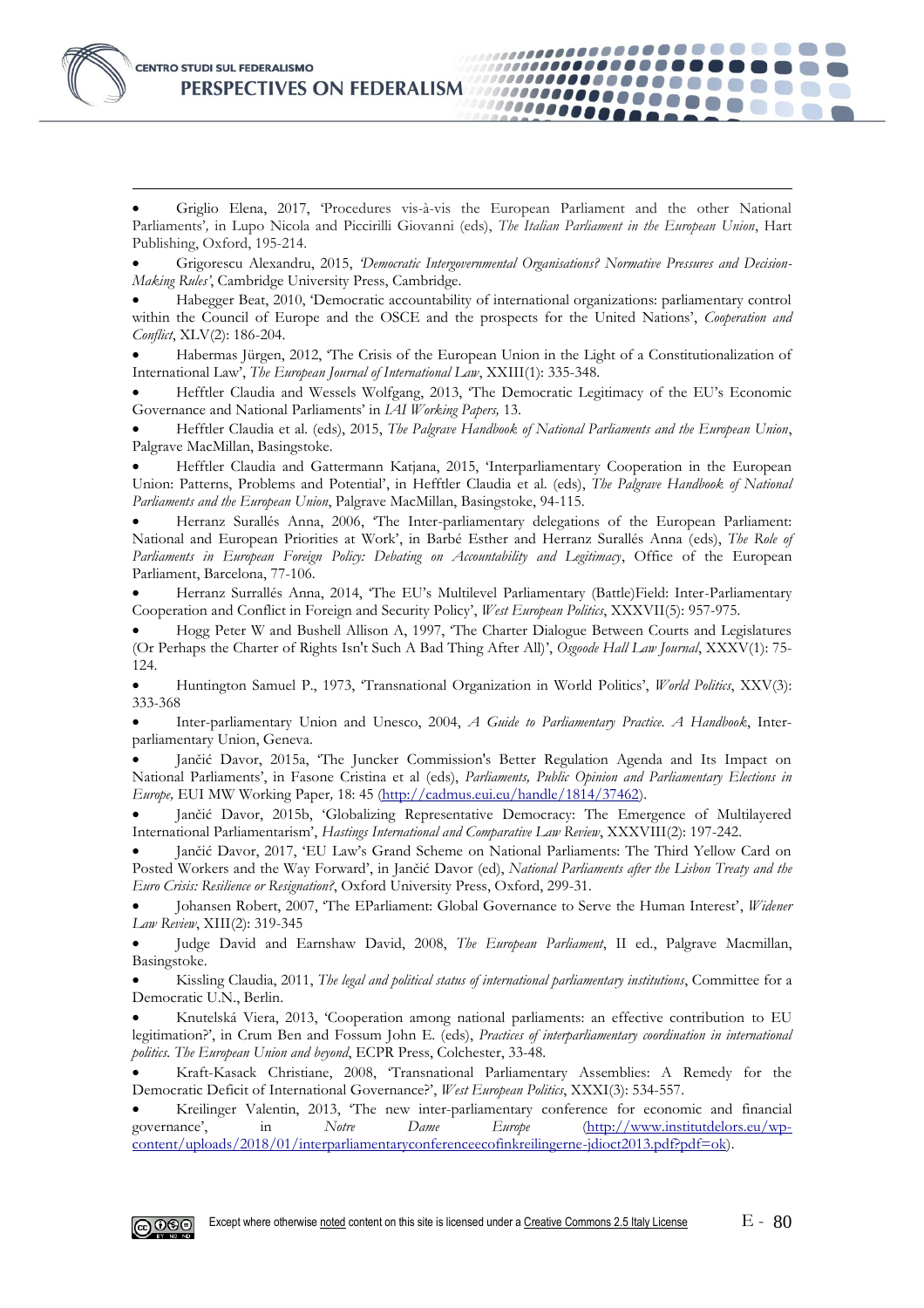• Kreilinger Valentin, 2017, 'A Watchdog over Europe's policemen: the new Joint Parliamentary Scrutiny Group for Europol' in *Jacques Delors Institute Policy Paper*, 197.

,,,,,,,,,,,,,,,,,,,,,,

,,,,,,,,,,,,,,,

1000000000000

*\_\_\_\_\_\_\_\_* 

00000000

• Lindseth Peter, 2001, '"Weak" Constitutionalism? Reflections on Comitology and Transnational Governance in the European Union', *Oxford Journal of Legal Studies*, XXI(1): 145–163.

• Lindseth Peter, 2010, *Power and Legitimacy: Reconciling Europe and the Nation-State*, Oxford University Press, Oxford.

• Lord Christopher and Beetham David, 2001, 'Legitimizing the EU: is there a "Post-parliamentary Basis" for its Legitimation?', *Journal of Common Market Studies*, XXXIX(3): 443-462.

• Lupo Nicola, 2013, 'National parliaments in the European integration process: re-aligning politics and policies' in Cartabia Marta, Lupo Nicola and Simoncini Andrea (eds), *Democracy and Subsidiarity the EU: National Parliaments, Regions and Civil Society in the Decision-Making Process*, Il Mulino, Bologna, 107-132.

• Lupo Nicola, 2014, 'Parlamento europeo e parlamenti nazionali nella Costituzione "composita" nell'UE: le diverse letture possibili', *Rivista AIC*, III: 1-27

• Lupo Nicola, 2015, 'Iniziativa legislativa e ruolo dei parlamenti nazionali nel sistema istituzionale dell'Unione europea', in Mastroianni Roberto and Maffeo Adriano (eds), *L'iniziativa dei cittadini europei*, Editoriale scientifica, Napoli, 13-48.

• Lupo Nicola, 2016, 'The role of international parliamentarian cooperation: political tourism or added value for intergovernmental relations?' in Hofmeister Wilhelm, Melissen Jan (eds), *Rethinking International Institutions: Diplomacy and Impact on Emerging World Order*, Konrad Adenauer Stiftung-Clingendael, Singapore-The Hague, 53-66.

• Lupo Nicola and Fasone Cristina (eds), 2016, *Interparliamentary cooperation in the composite European Constitution*, Hart Publishing, Oxford.

• Lupo Nicola and Griglio Elena, 2018, 'The Conference on Stability, Economic Coordination and Governance: Filling the Gaps of Parliamentary Oversight in the EU', *Journal of European Integration*, XL(3): 358-373.

• Maatsch Aleksandra and Cooper Ian, 2017, 'Governance Without Democracy? Analysing the Role of Parliaments in European Economic Governance after the Crisis: Introduction to the Special Isse', *Parliamentary Affairs*, LXX(4): 645-654.

• Majone Giandomenico, 1994, 'The European Community: An "Independent Fourth Branch of Government?"', in Brüggemeier Gert (ed), *Verfassungen für ein ziviles Europa*, Nomos, Baden-Baden, 23-44.

• Malamud Andrés and Stavridis Stelios, 2011, 'Parliaments and parliamentarians as international actors', in Reinalda Bob (ed), *The Ashgate Research Companion to Non-State Actors*, Routledge, London, 101-115.

• Manzella Andrea, 2012, 'Is the EP legitimate as a parliamentary body in EU multi-tier governance?', in *Challenges of multi-tier governance in the EU*, European Parliament, Directorate General for Internal Policies, Brussels.

• Manzella Andrea and Lupo Nicola, 2015, *Il sistema parlamentare euro-nazionale*, Giappichelli, Torino.

• Martinico Giuseppe, 2016, 'Interjudicial Dialogue and Interparliamentary Dialogue in the Constitution of the Union', in Lupo Nicola and Fasone Cristina (eds), *Interparliamentary cooperation in the composite European Constitution*, Hart Publishing, Oxford, 39-53.

• Nïcolaïdis Kalypso, 2013, 'European Democracy and Its Crisis', *Journal of Common Market Studies*, LI(2): 351-369

• Norton Philip, 2005, *Parliament in British Politics*, Palgrave Macmillan, Basingstoke.

• Pernice Ingolf, 2002, 'Multilevel constitutionalism in the European Union', *European Law Review*, XXVII(5): 511-527.

• Posdorf Horst, 2008, 'International parliamentary cooperation', Lecture held at the Cambodian National Assembly, at the Senate and at the International Relations Institute (IRIC), 11 February 2008 [\(http://www.kas.de/kambodscha/en/publications/12975/\)](http://www.kas.de/kambodscha/en/publications/12975/).

• Rittberger Berthold, 2003, 'The Creation and Empowerment of the European Parliament', *Journal of Common Market Studies*, XLI(2): 203-225.

• Rittberger Berthold, 2005, *Building Europe's Parliament: Democratic Representation beyond Nation-State*, Oxford University Press, Oxford.